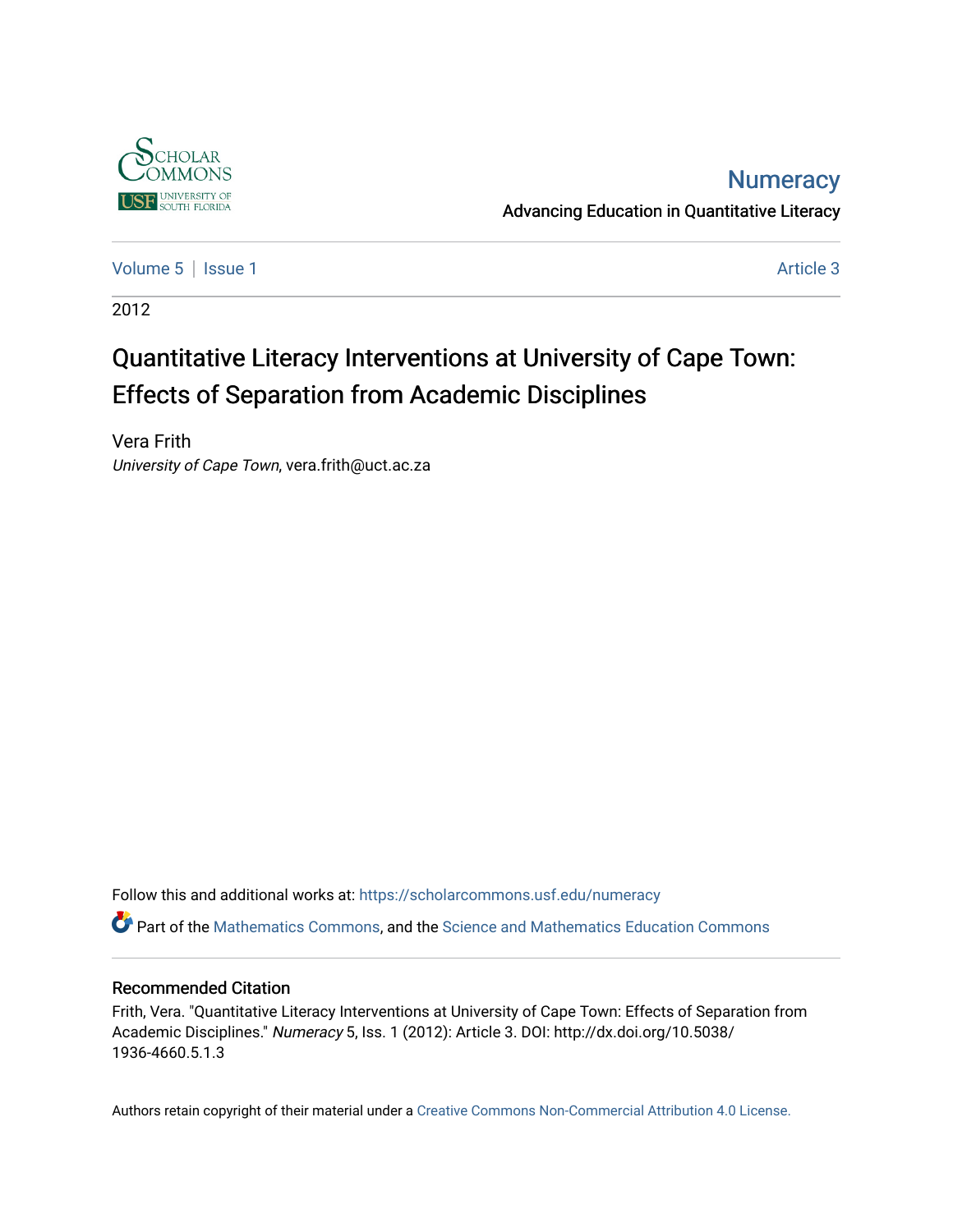## Quantitative Literacy Interventions at University of Cape Town: Effects of Separation from Academic Disciplines

### **Abstract**

The aim of the Numeracy Centre at the University of Cape Town is to develop students' quantitative literacy (QL) in a manner consistent with their programmes of study and intended roles in the community. Our theoretical perspective on the nature of QL is in line with that of the New Literacies Studies and sees academic QL as practices in different academic disciplinary contexts. This means that for us the ideal curriculum structure for developing QL would fully integrate it into the teaching of the disciplines. This is in practice not achievable in most cases, especially since many students do not have the necessary foundations of mathematical and statistical knowledge and skills. The unavoidable deviation from the ideal curriculum structure presents challenges to the design of QL interventions. Two illustrative examples which display different degrees of separation from the disciplinary teaching are described and discussed. This discussion is based on lecturers' reflections on the teaching experience and on student evaluations. The 'stand-alone' QL course for Humanities and Law students, which uses a context-based approach, is the least integrated with the disciplinary curriculum, and presents challenges in terms of tensions in the classroom between the contexts and the mathematical and statistical content, as well as challenges in terms of student motivation. The QL intervention for medical students is more closely integrated into the medical curriculum and presents fewer challenges. Both interventions are intended to provide 'foundations' in terms of QL and suffer from difficulties in providing students with authentic motivation.

### Keywords

quantitative literacy, numeracy, curriculum, higher education

### Creative Commons License



This work is licensed under a [Creative Commons Attribution-Noncommercial 4.0 License](https://creativecommons.org/licenses/by-nc/4.0/legalcode) 

### Cover Page Footnote

Vera Frith is the Co-ordinator of the Numeracy Centre, a unit within the Centre for Higher Education Development at the University of Cape Town. Her primary interest is the quantitative literacy development of university students and the development of appropriate curriculum for this purpose.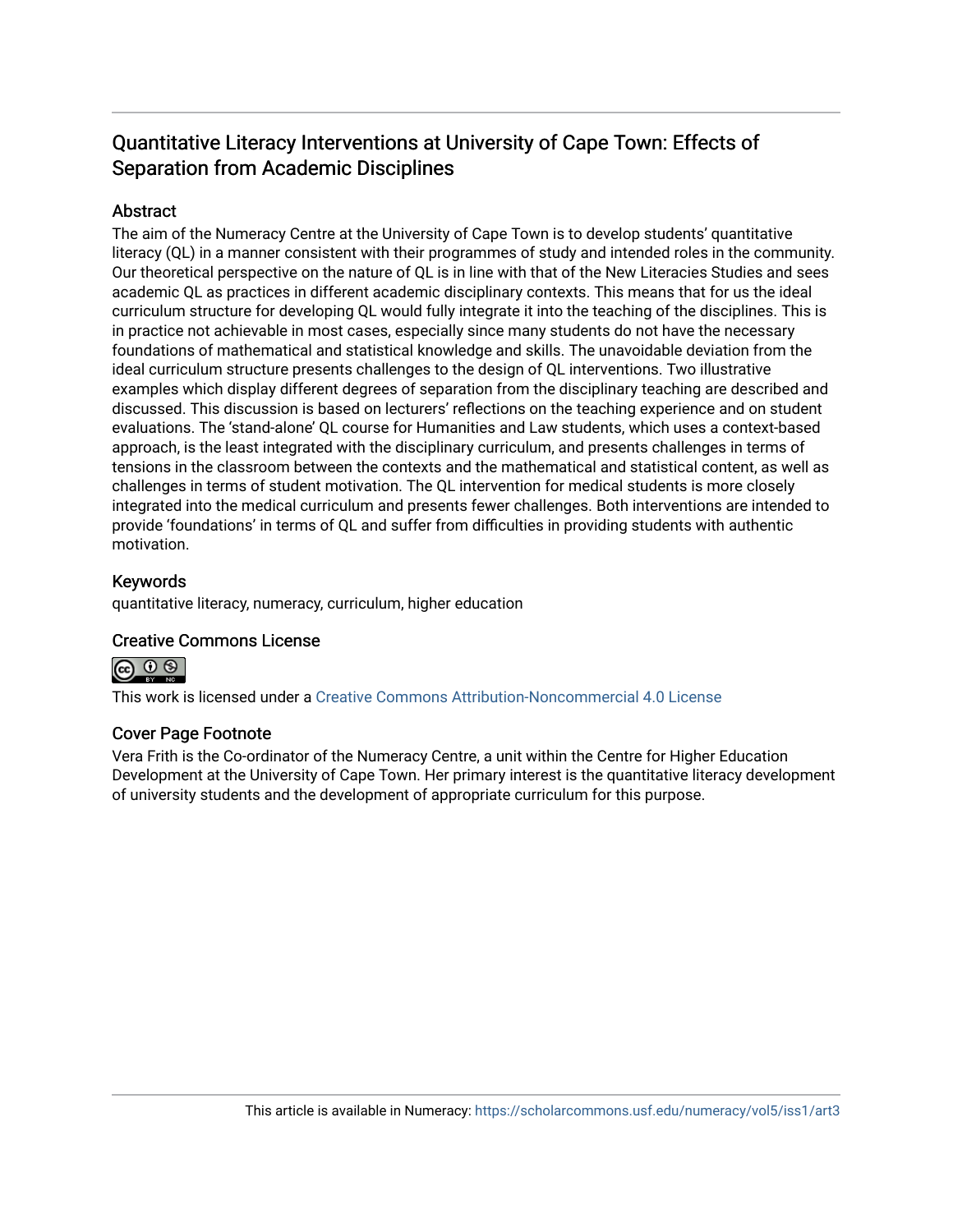## **Introduction**

Many students in higher education in South Africa are poorly prepared to meet the QL demands of university curricula (Frith and Prince 2009, p. 83). For example, in the pilot tests of the National Benchmark Test Project in 2009 only one quarter of all students tested were classified as "proficient" in QL (Yeld 2009, p. 79).<sup>1</sup> This level of unpreparedness in many cases is due to educational disadvantage, particularly of black students, resulting from the history of the education system in our country and from socioeconomic factors. The consequences of a disadvantaged education are often particularly severe in the area of quantitative competencies. Inequities in the results of schooling lead to inequity of access to higher education, but also to inequities of outcomes if they are not addressed by the university curriculum. Scott et al. (2007, p. 16) report, for example, that the completion rates after five years in South African universities in a variety of disciplines for black students are approximately half those of white students. Bearing in mind that the vast majority of the population is black, clearly these racially based inequities in terms of university graduates are both socially and economically undesirable. This is the environment in which the Numeracy Centre at the University of Cape Town (UCT) attempts to make a contribution to addressing inequity and improving educational outcomes by striving to develop students' QL.

This article will outline the theoretical view of QL that informs our understanding of curriculum for QL development. Some of the work of the Numeracy Centre at UCT will briefly be described and some of the challenges presented by two different models for QL intervention will be discussed. Both of these curriculum models deviate to different degrees from what we regard as the ideal degree of integration with the disciplinary contexts. The article focuses on the curriculum challenges arising from this deviation from the 'ideal.' Other challenges in courses of this nature, such as all those outlined by Dingman and Madison (2010), are also experienced in this course, but are not the focus of this article.

# **The Numeracy Centre at UCT**

In 1998, when the creation of the Numeracy Centre was proposed, the University recognized in its Strategic Planning Framework document that "…UCT should ensure that each and every one of its graduates is …effectively numerate … at the

 $\overline{a}$ 

 $<sup>1</sup>$  Any student not classified as "proficient" in a given domain is deemed by the higher education</sup> sector to be unlikely to succeed in higher education without additional support in this domain. The National Benchmark tests cover Academic Literacy (which includes QL) and Mathematics.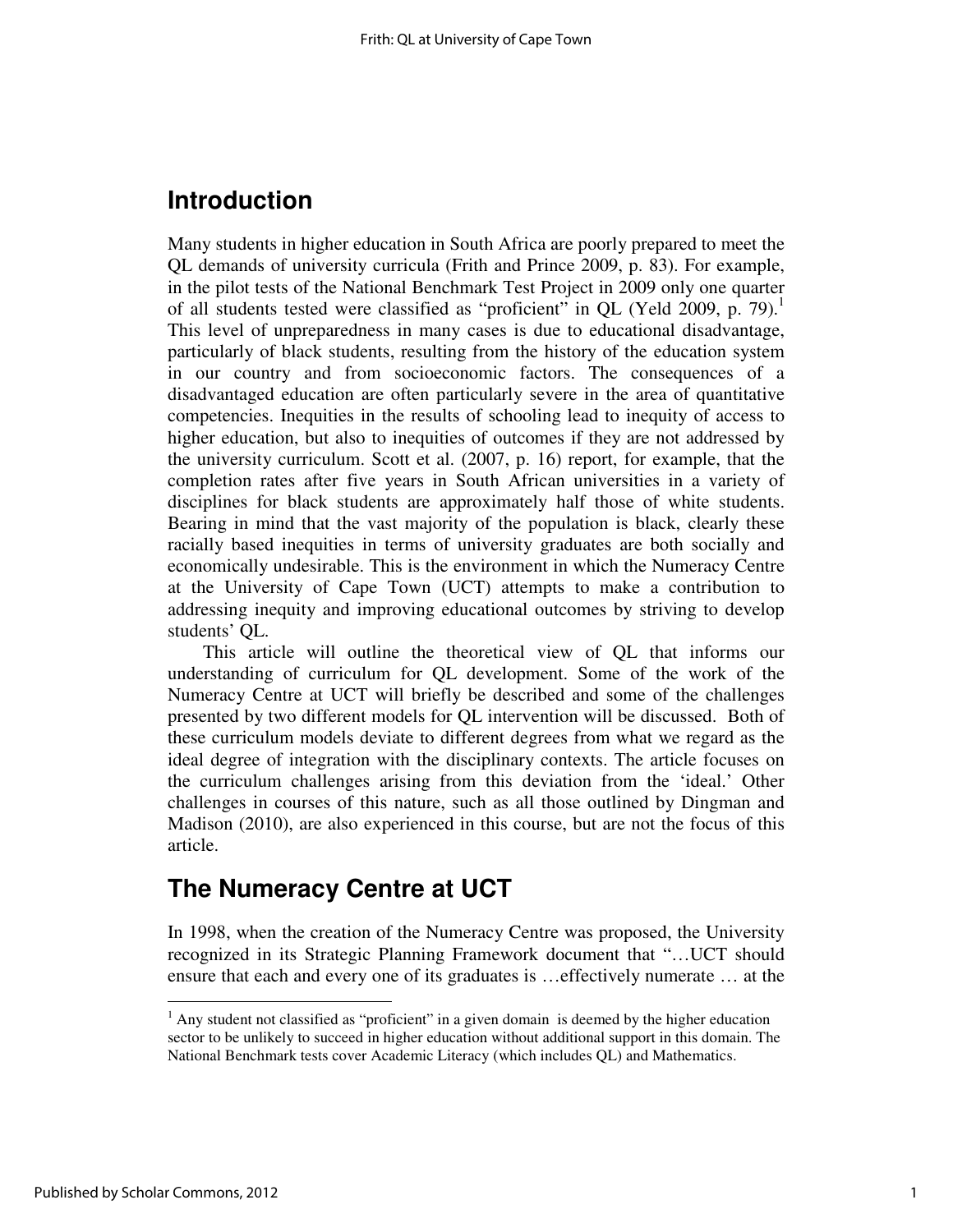appropriate graduate level." A similar goal is currently reflected in a university concept paper: "We will seek opportunities within existing curricula to strengthen the basic 'literacies' – academic, quantitative and information – both as a means of improving learning capacity and as a contribution to informed citizenship."

In the proposal for the creation of the Numeracy Centre, it was argued that to achieve this goal "…what is required at this stage is a structure that can effect the necessary coordination and give permanency to the endeavour." The argument was that such a Centre could encourage positive initiatives by ensuring the best use of available expertise and resources through coordination, research and evaluation. Thus the Numeracy Centre can be seen as 'cross-cutting unit' that is involved in educational development at the faculty level, the programme<sup>2</sup> level, or the course level, depending on circumstances.

In its first year of existence in 1999 the Numeracy Centre staff was responsible for teaching one full-year course for extended programme<sup>3</sup> students bound for studies in Commerce. Over the last ten years we have expanded our activities to the point where we now annually deliver five semester courses for Law and Humanities students, have five substantial interventions in the medical (MBChB) programme, and deliver extensive computer-based materials for second-year psychology and for third-year sociology students. In addition, we are involved in other smaller interventions and new work under development. All our major courses and interventions provide for 'mainstream' students as well as students on extended programmes.

# **Defining Quantitative Literacy**

Our view of QL is consistent with Gee's (1990, p. 151) notion of secondary Discourse and the approach of the 'New Literacy Studies' (p. 49) which sees all literacies as social practice. Gee introduced the notion of "Discourses" which "demand certain ways of using language, certain ways of acting and interacting, and the display of certain values and attitudes" (p. xvii). He indicated that there are different Discourses associated with different academic disciplines ("subject matters") and saw these as examples of "secondary Discourses" (p. 151). He went on to define literacy as "mastery of, or fluent control over, a secondary Discourse" (p. 153) and pointed out that as there are many different Discourses there will be multiple literacies.

 $\overline{a}$ 

 $2$  We use the term 'programme' to describe the set of courses leading to a specific qualification, for example 'Social Work', or 'Philosophy, Politics and Economics.'

<sup>&</sup>lt;sup>3</sup> Extended programmes in South Africa are four-year (as opposed to 'mainstream' three-year) degree programmes intended for students who demonstrate potential but who would not automatically be admitted on the basis of their school results. Students in these programmes are given extra support and take dedicated 'foundation' courses, particularly in their first year.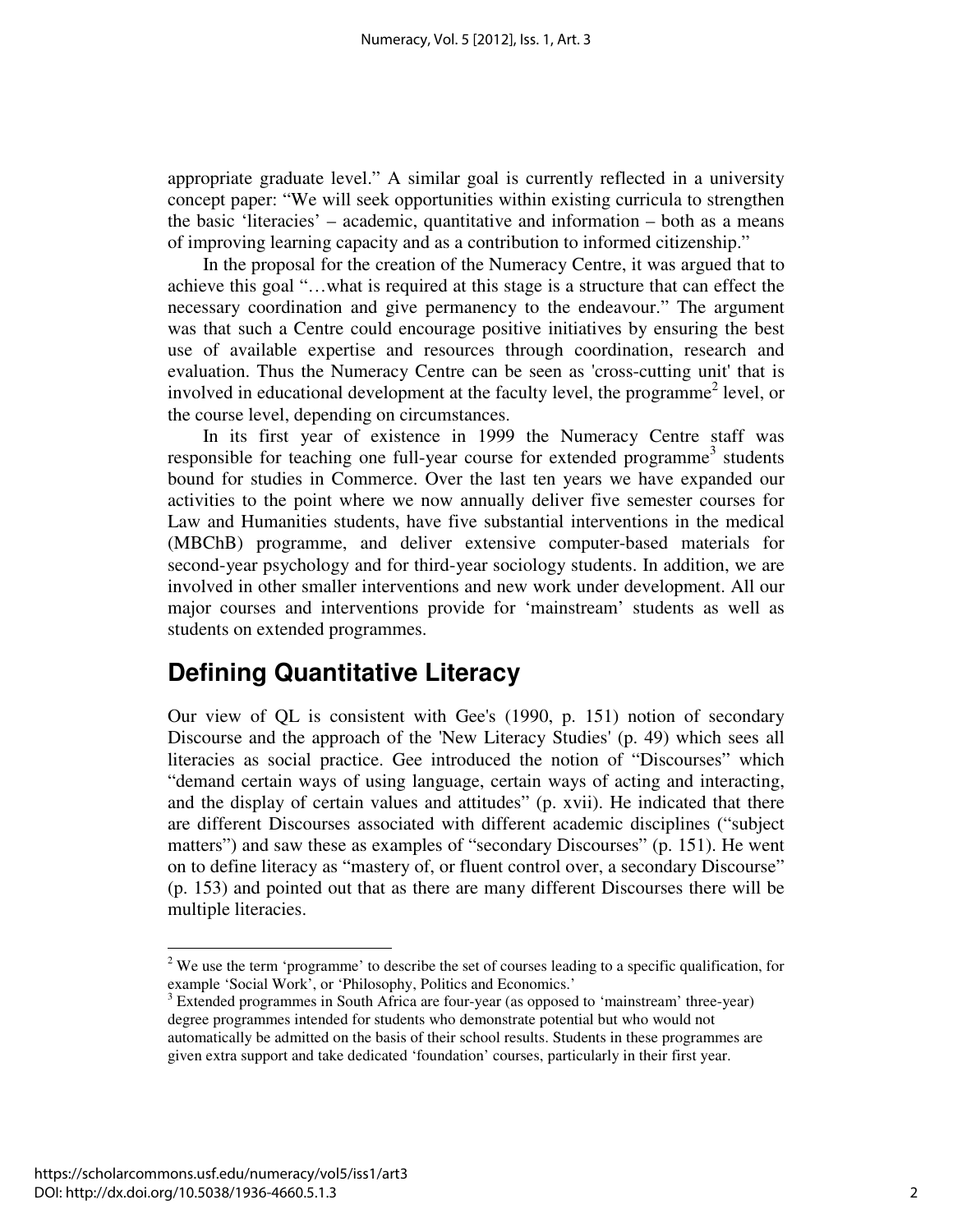This theory underlies the New Literacy Studies' approach, which conceptualises literacy and numeracy as social practice (Kelly et al. 2007; Street 2005; Street and Baker 2006). In talking about academic literacy, McKenna (2009, p. 21) expresses this by saying we need to understand the academic disciplines as "communities requiring certain literacy practices of their members." As there are different QL practices associated with different academic disciplines, it makes little sense to talk about being quantitatively literate, independently of the Discourse where this literacy is to be practised.

In the Numeracy Centre we adopt the following definition of QL:

Quantitative literacy is the ability to manage situations or solve problems in practice, and involves responding to quantitative (mathematical and statistical) information that may be presented verbally, graphically, in tabular or symbolic form; it requires the activation of a range of enabling knowledge, behaviours and processes and it can be observed when it is expressed in the form of a communication, in written, oral or visual mode (Frith and Prince 2006, p. 30).

The development of this definition was most strongly influenced by the definition of numerate behaviour underlying the assessment of numeracy in the Adult Literacy and Lifeskills (ALL) Survey (Gal et al. 2005, p. 153) and the view of literacy as social practice. It overlaps to a large extent with what some writers refer to as "document literacy" (Mosenthal 1996, p. 314) as well with "statistical literacy" (Gal 2005, p. 48) and "graphicacy" (Roth et al. 2005, p. xi). Quantitative literacy often also includes a degree of computer literacy, as quantitative information is frequently accessed electronically and in many situations computer use will be a component of the relevant "enabling knowledge, behaviours and processes".

Given that QL practice is embedded in an academic Discourse and language is integral to any Discourse, it is clear that the development of QL cannot be disentangled from language development. Quantitative information and concepts are conveyed through language, often using precise terminology and disciplinespecific forms of expression which are associated with specific quantitative ideas. A student will not encounter this kind of expression in isolation, but will have to interpret it and use it embedded in the language of the disciplinary Discourse.

## **Views on Ideal Curriculum for Quantitative Literacy**

Quantitatively literate behaviour can be understood in terms of (a) the *contexts* that require the QL practice; (b) the mathematical and statistical concepts and techniques (*content*) that are required by the practice and (c) the underlying *thinking and competencies* that are called upon, for example, the ability to interpret data or quantitative text and to write statements about it or to ask critical questions about its validity. In this article the term 'disciplinary context' is used to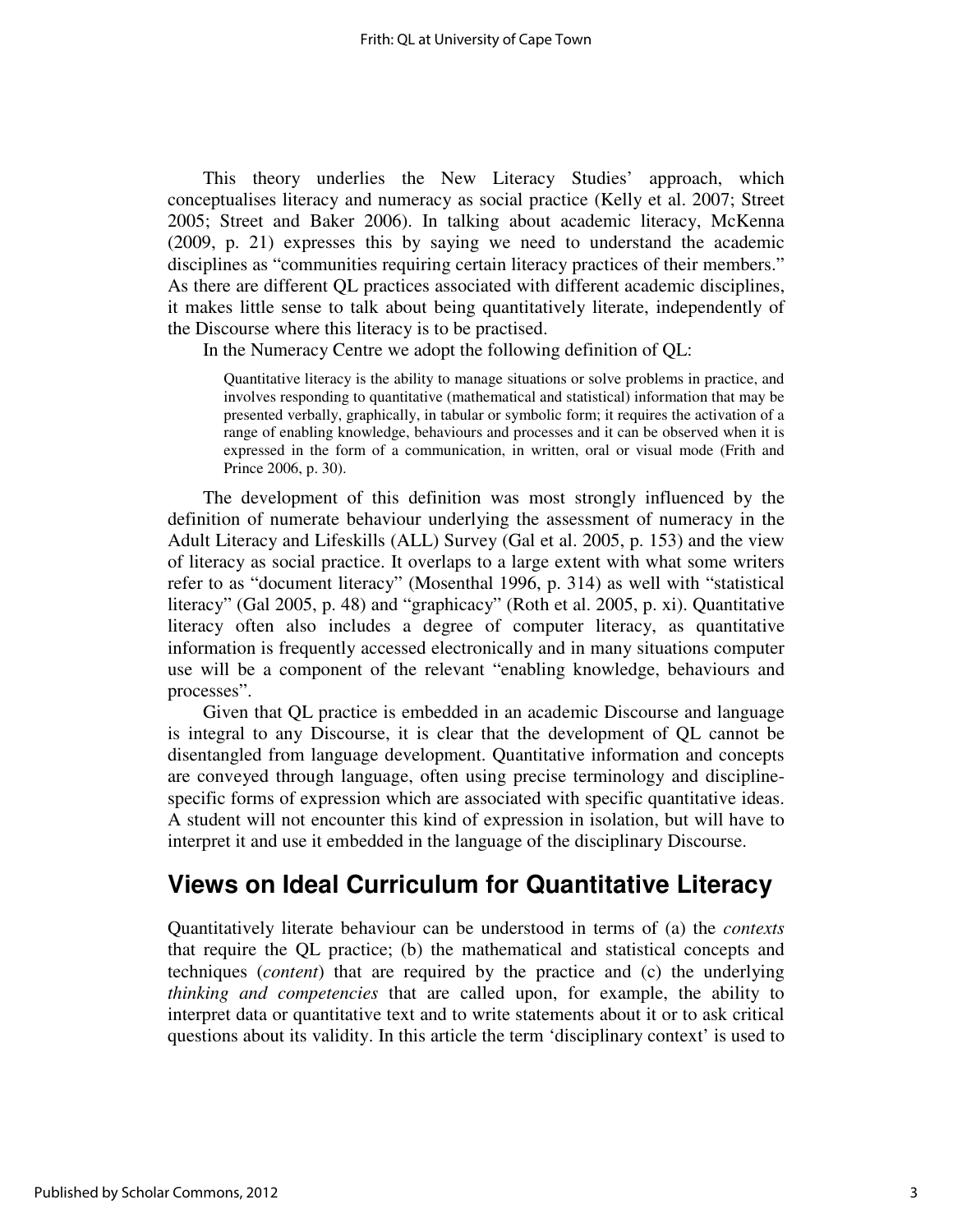refer to the context in which the student is expected to practise QL within an academic discipline. For example, for a Law student the 'disciplinary context' might be that of a case being studied in a Law course, while the 'content' will be the necessary mathematics or statistics required to understand the case.

The students will experience both the information about the 'disciplinary context' and the quantitative information as part of the disciplinary secondary Discourse. Thus we maintain that the development of students' QL (and other literacies) should be integrated into the disciplinary curriculum, and ideally not made the responsibility of a separate add-on course (or separate workshops provided by a QL 'expert'). Jacobs (2007, p. 872), in writing about academic literacy generally, says that students are inducted into Discourses by modelling themselves on 'insiders' and that therefore "discipline-specific academic literacies are best taught by 'insider' disciplinary lecturers who have mastered the Discourses of those particular academic communities." However, for university lecturers whose QL practices are fluent in their discipline, these practices become transparent and it is difficult to recognise explicitly the tacit quantitative demands placed on students (Jacobs 2007, p. 871). In addition they are not necessarily knowledgeable about teaching the required quantitative concepts and procedures. The ideal situation for us would be for the Numeracy Centre lecturers to work alongside the disciplinary lecturers to enable them to respond to the QL needs of the students within their teaching. However, for various reasons (historical, political, structural and practical) this kind of engagement is often not possible, which means that much of our work consists of providing 'stand-alone' courses or isolated workshops. These courses have a 'context-based' curriculum in that we select the 'contexts' in which the students must practice quantitative literacy within our courses. Thus we make a distinction between the 'contexts' in our courses and the 'disciplinary contexts' in which we are preparing our students to practice. The degree of match between the 'contexts' and the 'disciplinary contexts' varies for different QL interventions.

In spite of the arguments for embedding the development of QL within Discourses, there is one respect in which we need to be cautious. Quantitative literacy is different from other literacies in that there is mathematical and statistical content which must be part of the curriculum for QL interventions, however they are structured. In thinking about how to weave the teaching of this content into the curriculum, we must be mindful of the evidence (Lerman and Zevenbergen 2004, p. 40; Venkat et al. 2009, p. 85; Zevenbergen et al. 2002, p. 8) that teaching mathematical skills in a context can cause students who have less developed language or academic literacy to become confused about what learning is valued, making the learning less effective. This means that we need to take particular care when designing and delivering a context-based QL curriculum, especially if it caters for students who have been educationally disadvantaged.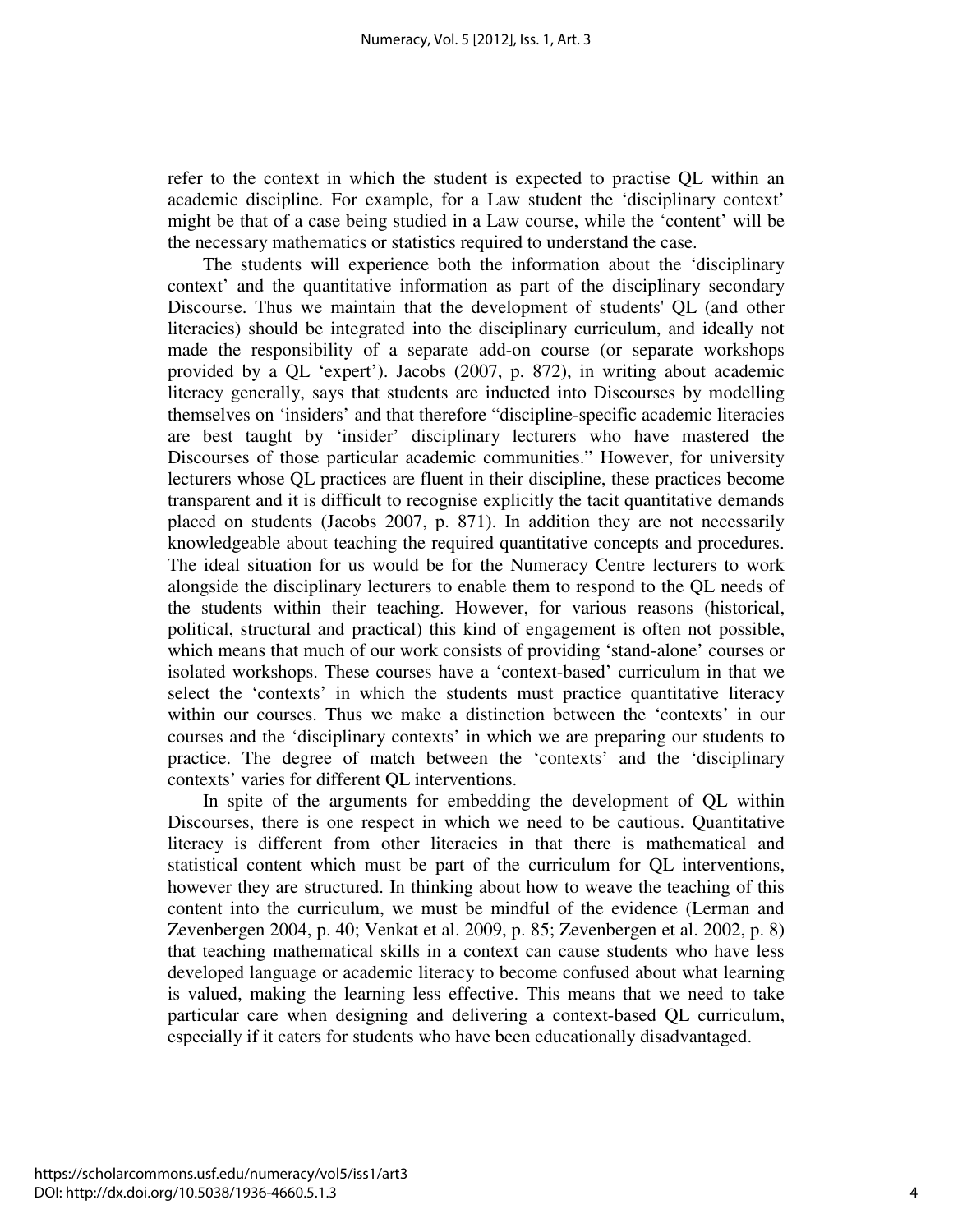# **Two Quantitative Literacy Interventions at UCT**

In this section two of the QL interventions at our institution will be described. Some of the challenges they present will be discussed in the light of the degree to which they deviate from what we regard as ideal. Firstly our first-semester 'standalone' course for Humanities and Law students will be outlined. This course is integrated with the disciplines only in so far as the contexts we choose for our materials are relevant to the study of these disciplines. Our intervention for the first-year medical (MBChB) students will then be described. This intervention has a fairly high degree of integration with the medical course's disciplinary contexts, but is still delivered in a spatially and temporally distinct manner.

### **The QL Course for Humanities and Law Students**

**Description of the Course.** Law students and Humanities students intending to study psychology or economics complete essentially the same QL course provided by the Numeracy Centre in the first semester, although they are taught separately and register under different course codes. Law students complete only this single-semester course, while Humanities students follow it up with a secondsemester course, either focusing on research methods or on pre-calculus mathematics (for psychology and economics students respectively). In this article only the first-semester QL course will be discussed. The students who take this course are either registered on an extended degree programme, in which case it can be considered a 'foundation course,' or are required to complete the course as a result of their performance on the National Benchmark Test for QL.

The course has the general objectives that students should be able to: (a) read text, tables and graphs containing quantitative information critically and with understanding; (b) express quantitative information in clear English, using tables and graphical representations where appropriate and (c) use a spreadsheet application to analyse and represent data. A considerable focus of the teaching in the course is on laying down the necessary foundations in mathematical and statistical content knowledge and skills, but this is always done in context.

Since 2009, the first half of the curriculum of this course has been structured around three contexts: a module on children's rights, followed by one on xenophobia and then one on prison overcrowding. In the three context-based modules we present students with edited extracts from research reports of the kind which we believe they will encounter in their disciplinary studies and professions. The extracts are accompanied by comprehension-type questions which are used as a basis for workshops in which students are assisted in making sense of the quantitative information presented in the contextual material. An example extracted from the course materials is included in Appendix A.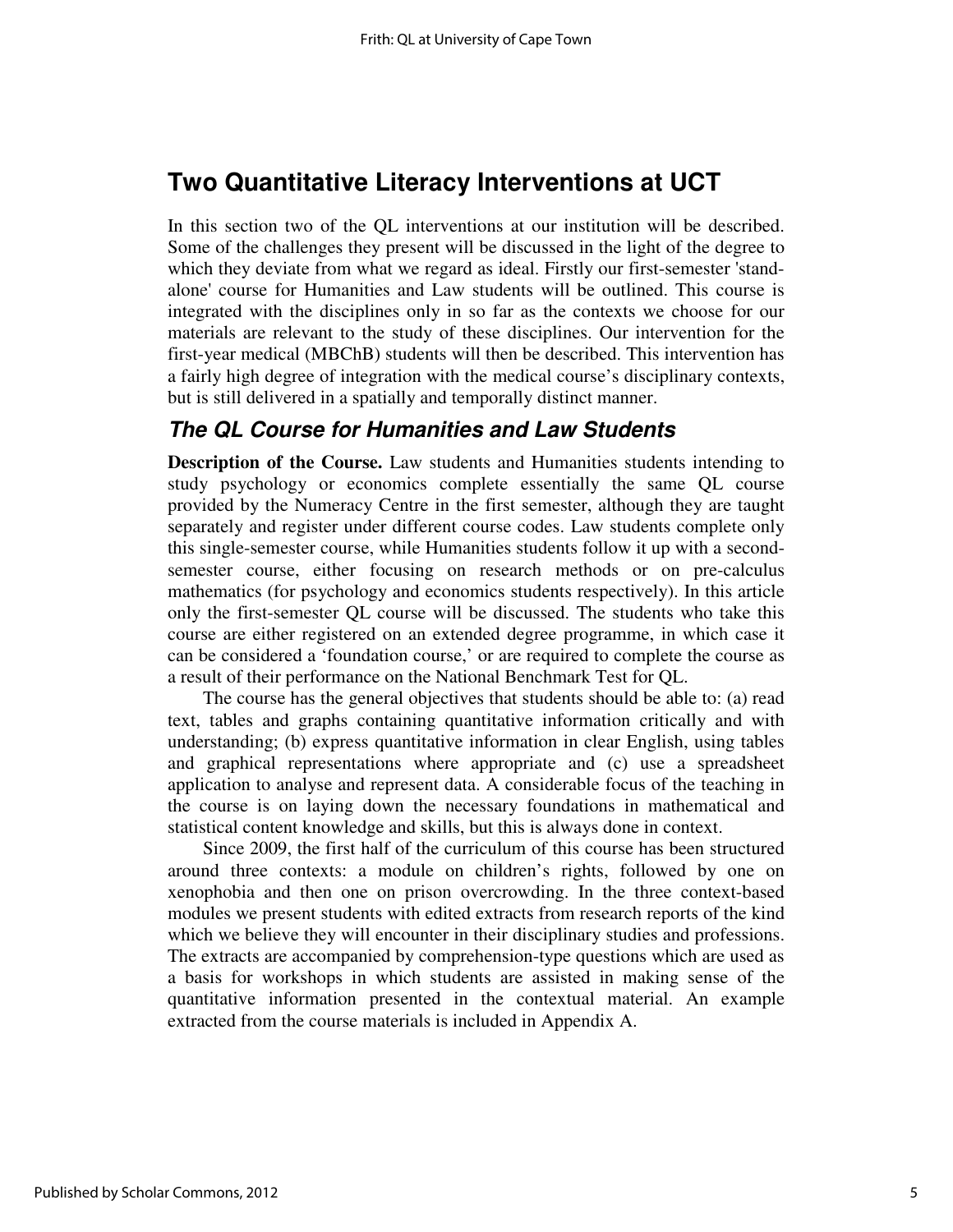In these modules students engage with substantial real contexts, and the necessary mathematics and statistics that arises is developed as needed. Thus, the underlying organisational principle for the curriculum is the contexts, not the coherent development of mathematical and statistical content knowledge, although this content knowledge is very often the major focus of attention. The motivation for this curriculum structure is that it more closely mimics the reality of the QL practice in the disciplines and we assume this will facilitate transfer of the relevant quantitative competencies.

Table 1 presents a summary of the curriculum for the three context-based modules in the first half of the course (which are presented in the course in the order that they appear in the table). Unlike the intervention itself, this summary is structured around the main mathematical and statistical content so as to expose the topics that we believe are important.

| ш |  |
|---|--|
|---|--|

| Summary of Mathematical and Statistical Content Covered by the Three Context-based |                |  |  |
|------------------------------------------------------------------------------------|----------------|--|--|
| Modules in the OL for Humanities and Law Course.                                   |                |  |  |
|                                                                                    | Context module |  |  |

|                                                        | Comext module     |          |              |
|--------------------------------------------------------|-------------------|----------|--------------|
|                                                        | <b>Children's</b> | Xeno-    | Prison over- |
| <b>Content topic:</b>                                  | rights            | phobia   | crowding     |
| Fractions                                              | $\times$          |          | $\times$     |
| Negative numbers                                       |                   | $\times$ |              |
| Ratios                                                 | $\times$          | $\times$ | $\times$     |
| Probability                                            | $\times$          |          |              |
| Percentages: absolute number vs. percentage            | $\times$          | ×        | $\times$     |
| Calculating a percentage                               | $\times$          | $\times$ | ×            |
| Calculating the whole given the percentage             | $\times$          |          |              |
| Expressing the size of a change as a percentage        | $\times$          | $\times$ | $\times$     |
| Increasing or decreasing by a given percentage         | $\times$          | ×        |              |
| Calculating the value before a percentage change       | $\times$          |          |              |
| Change in percentage points                            | $\times$          | ×        | $\times$     |
| Compound change                                        | $\times$          |          |              |
| Tables                                                 | $\times$          | $\times$ | $\times$     |
| Bar charts                                             |                   | $\times$ | ×            |
| Pie charts                                             | $\times$          | $\times$ | $\times$     |
| Line charts                                            | $\times$          | $\times$ | $\times$     |
| Scatter plots and line of best fit                     |                   | ×        |              |
| Frequency tables and charts                            | $\times$          | ×        | ×            |
| Sampling and bias                                      |                   | $\times$ |              |
| Sampling and confidence intervals                      | $\times$          |          |              |
| Average                                                | $\times$          |          |              |
| Rank, range, quartiles, quintiles, interquartile range | $\times$          |          |              |
| <b>Scientific Notation</b>                             | $\times$          |          |              |
| Significant figures                                    | $\times$          |          |              |
| Variables                                              |                   | $\times$ |              |
| Area of a square and a rectangle                       |                   |          | ×            |

*A cross indicates that a content topic is addressed in the relevant context module.*

The second half of the course, which deals with financial mathematics and descriptive statistics, retains the structure which we used previously for the whole course, where the modules are built around the different categories of mathematical and statistical content, although the material is always presented in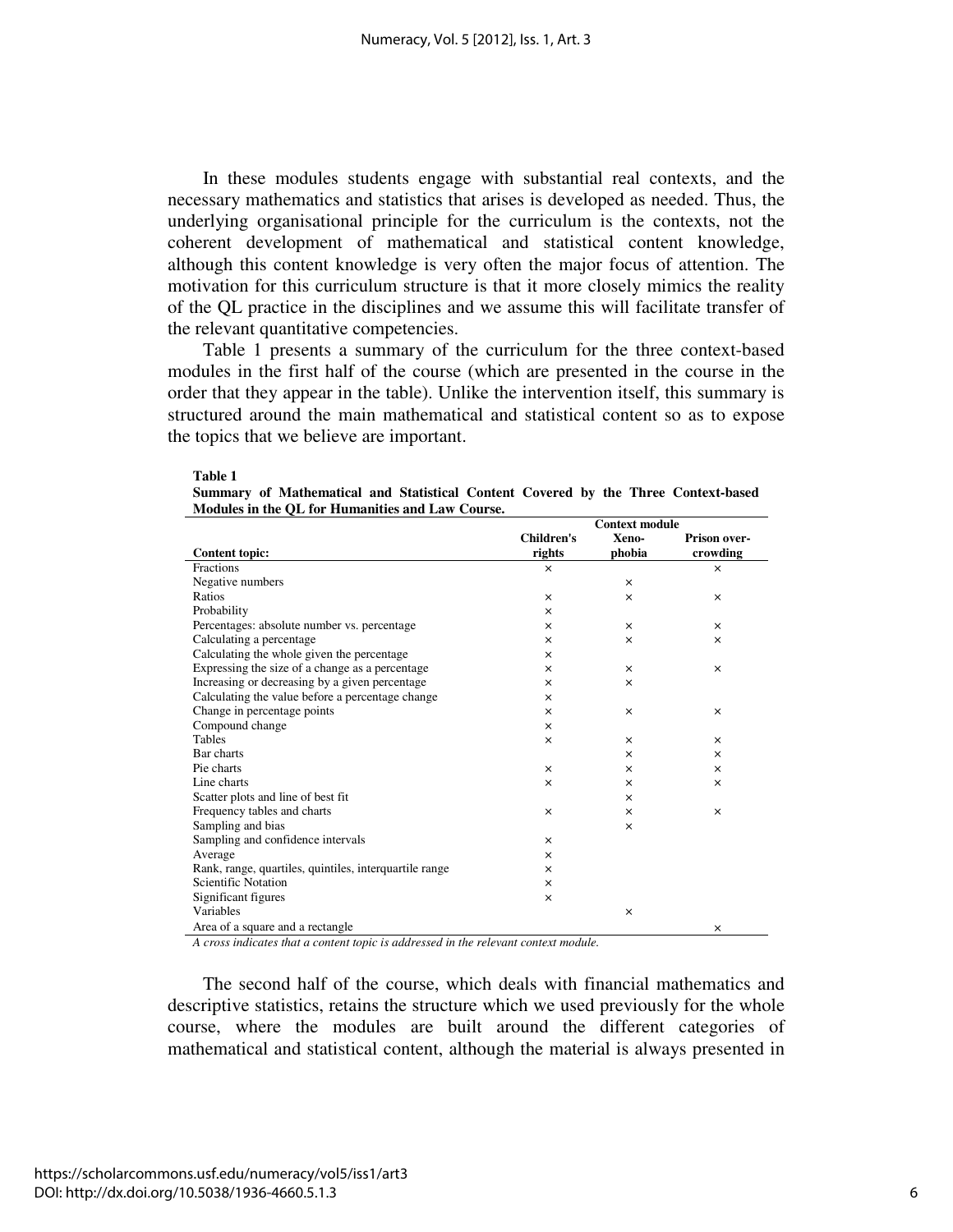authentic or realistic contexts. The weekly computer-based learning tutorials are intended mainly to support the learning of data-analysis and representation as well as to teach students how to use a spreadsheet application for these purposes. The spreadsheet application used is Microsoft Excel, because Microsoft Office is available in our student computer laboratories and is widely used in South Africa.

**Challenges in the QL for Humanities and Law Course.** It has been argued that the ideal curriculum for QL development would completely integrate it into the disciplinary curriculum. However, for structural and historic reasons, the programme structure we are working within for the Humanities and Law students is in fact a separate QL course which they experience in their first semester of first year. As a result, the integrating of the QL competencies into suitable contexts must be done by designing learning materials that strive to present the necessary mathematical and statistical knowledge and procedures within contexts that we believe closely mimic those of the disciplines.

There is a fundamental contradiction underlying this course. The curriculum structure that dictates that the development of students' QL is addressed in a separate course early in their programme appears to assume that a literacy can be treated as a "generic mode" (Bernstein 2000, p. 53) in which the voice of the discipline is necessarily weak (Ashwin 2009, p. 94). However, the nature of QL itself (a practice embedded in a Discourse) dictates that strong integration with the disciplinary courses would be ideal for its development.

The "recontextualisation" (Bernstein 1990, p. 183) of the practices of, say, law or psychology into pedagogic Discourse ensures that the disciplinary curriculum is already at one remove from the authentic disciplinary practices. It is possible to view the process of curriculum design for our QL course as a further recontextualisation of the disciplinary curriculum. This double level of recontextualisation is a compromise necessitated by the deviation of the curriculum structure (at the programme level) from what we regard as the ideal on the basis of our understanding of the nature of QL.

The fact that our teaching of QL is at two removes from the practices for which students are being educated contributes to the tensions we experience between the content and the contexts in the implementation of this course (Frith et al. 2010). A major challenge is the selection of contexts that will exemplify the disciplinary Discourse that these students will encounter in other courses. Given our experience that many of our students have significant difficulties with the mathematical and statistical content, the contexts we choose must not demand a great deal of specialized knowledge, as we cannot afford the time to teach students about the features of specific contexts.

In this respect, there are two main challenges we face when teaching the course. Firstly, we have seen that we may have unrealistic expectations for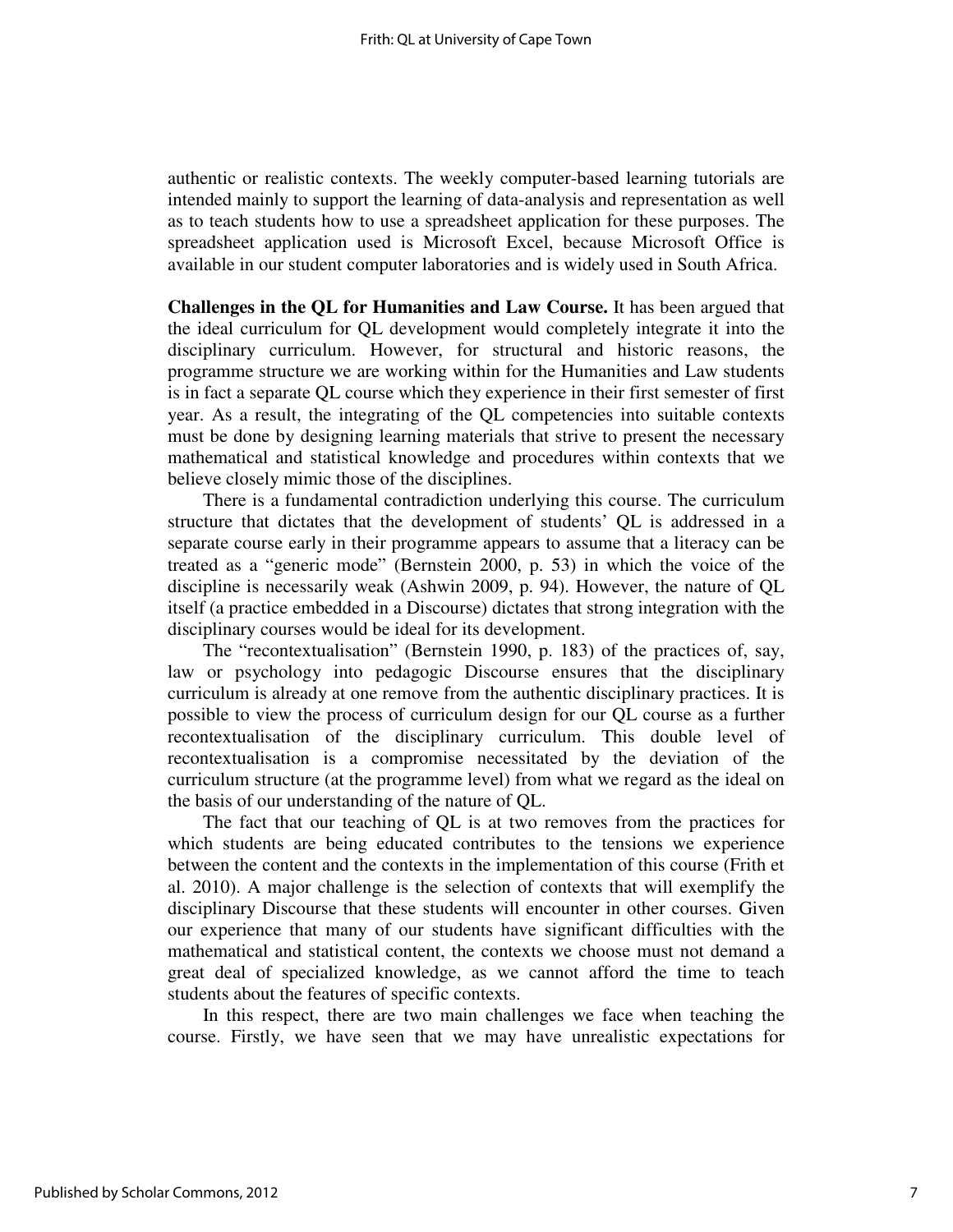students' familiarity with the contexts we have chosen and with the meanings of ordinary English words associated with them. For example in one workshop some students defined the word 'nation-wide' used in the text as meaning 'all over the world' and many made no distinction in meaning between the words 'migration' and 'immigration.' We expect students to have difficulties with the language used to express quantitative concepts, but we do not always judge correctly their level of familiarity with the language used in the disciplinary discourse. Secondly, many students do not appear to be interested by the contexts and engage superficially with them. Insight and understanding of the contexts is not the main focus of our course or its assessment, and the consequent lack of authentic motivation to engage with the contexts is understandable within the framework of the double level of recontextualisation discussed above.

The result of these difficulties is that we have had to spend more time than we anticipated on helping students to understand the contexts and their associated language, which reduces the time available for teaching the mathematics and statistics concepts. In addition the fact that different mathematical and statistical concepts arise in the course as required by the contexts, and not by a coherent exposition of the mathematical structure, means that some of the students do not build up a coherent understanding of the underlying structures of the mathematics content.

Although we believe the contexts used in the course are authentic to the disciplines, the students have a naive view of what the disciplines entail and insufficient experience to appreciate the relevance of the contexts we have chosen for our course. This is a difficulty inherent in delivering a foundational QL course, (and often also applies to the students' perception of the relevance of the course as a whole, including its mathematical and statistical content). This is supported by the results of a relatively informal survey carried out amongst our past students, which fortunately revealed that some of them do come to appreciate the course and see it in a positive light as they progress through their programmes. E-mail questionnaires were sent to 350 Humanities students who had passed our firstyear QL courses in previous years (of which the course described in this article is the first). Since only 45 voluntary replies were obtained, these are obviously not representative, but they do provide some reassurance that the courses are achieving at least some of their goals. The results for two of the questions relating to student perceptions are summarised in Figure 1 and show how some students' attitude towards the courses and their relevance and usefulness becomes more positive as they progress through their programme of study.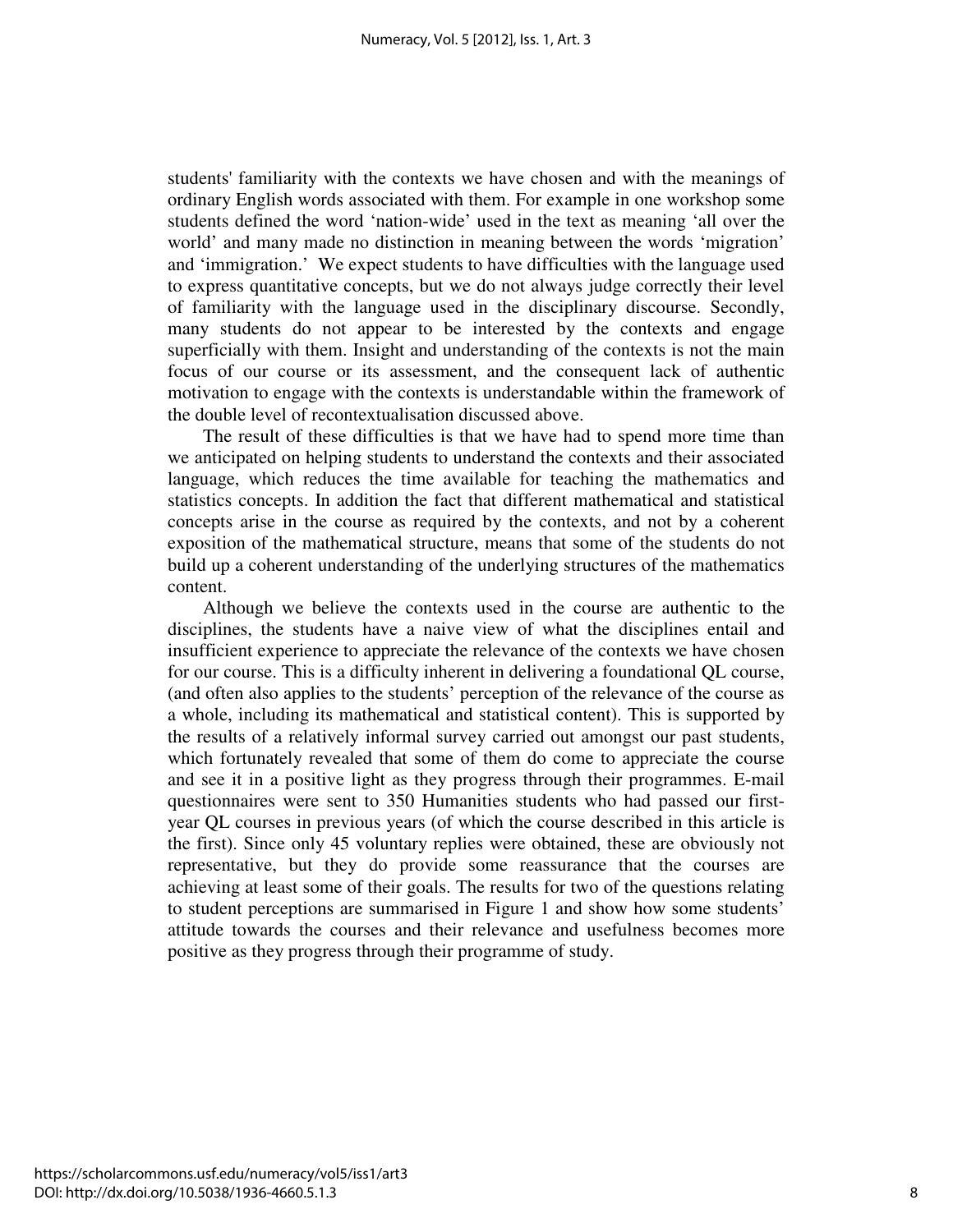

### Responses of past students in Humanities QL courses to evaluation questions:

**Figure 1**. Summary of Student Evaluation Responses on Survey of Past Students of Humanities Course. Student perceptions of the course and its relevance improved over time after completing the course.

It is comments like the following, which students wrote in their e-mail responses, that motivate us in our ongoing efforts to address the curriculum challenges previously described:

> "Initially felt it was something I was forced to do and as what we were learning was not (yet) relevant to the courses we were currently studying I felt it was a waste of time. Only became aware of its relevance and high value in use as I undertook courses in later years. What I had learnt really helped and I felt it gave me an advantage."

> "I had no idea of the extent of its usefulness until I knew how much statistics was involved in Psychology. ... I made it to Psychology Honours because of this course. ... Furthermore, it is because of the small scale classes that I was able to grasp the content of the course. The intimacy allowed for more personal interaction with the lecturer, tutor, and other students. It was a fruitful and worthwhile experience. I definitely recommend it to all students in the first year who wish to proceed with Psychology. ..."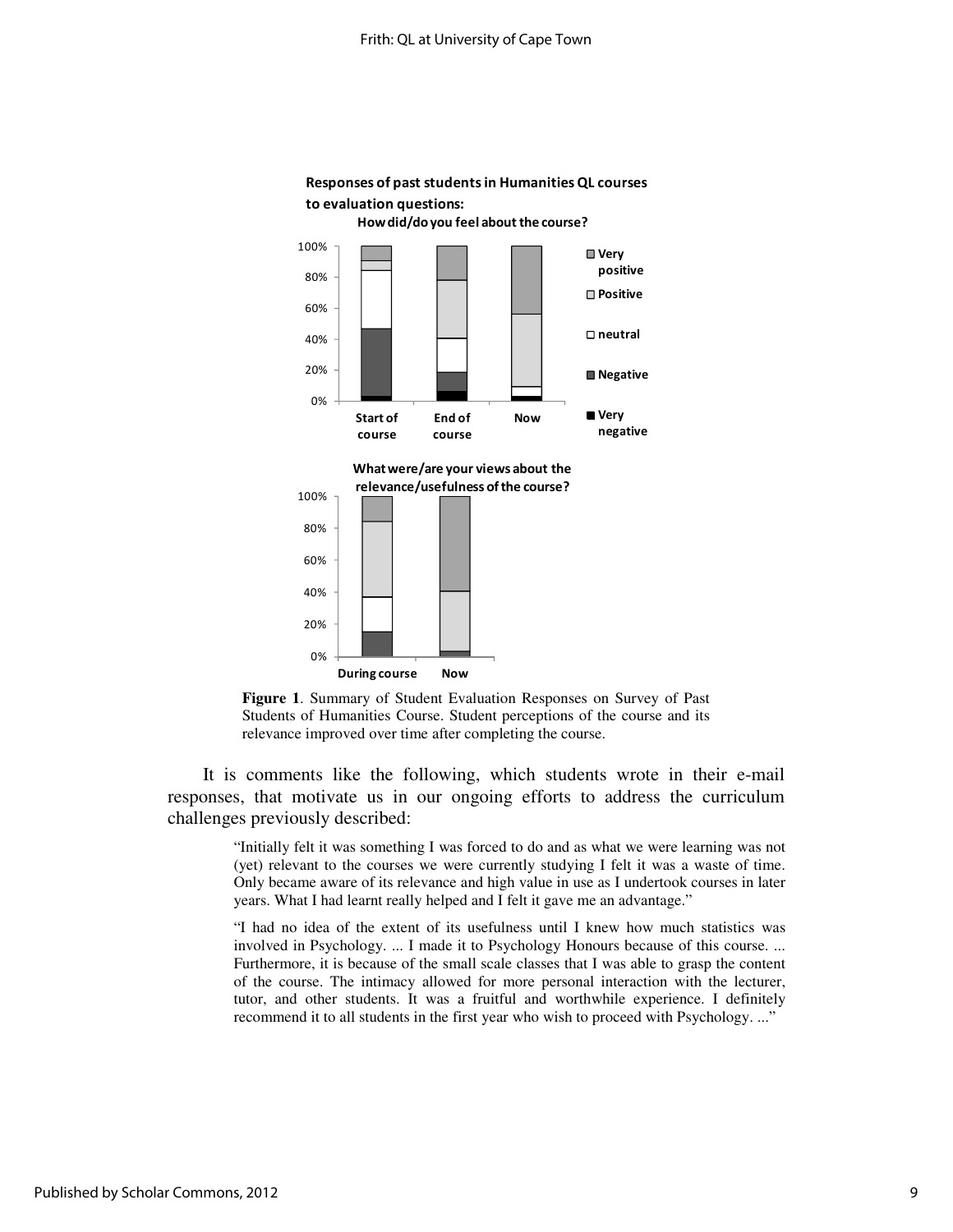We believe that for developing the QL of our students, we must firstly ensure that they have the necessary mathematical and statistical content knowledge and skills. However in a QL course there is little value in teaching de-contextualised mathematical and statistical content, so the challenge is to find ways within the context-based curriculum to improve student motivation and to navigate the difficulties that result from the tensions between the contexts and the mathematical and statistical content. This is the focus of our ongoing curriculum development and research.

### **The QL Provision for First-year MBChB (Medical) Students**

**Description of the Intervention.** Since the year 2000, we have tested all firstyear entry-level students<sup>4</sup> in our Health Sciences Faculty with an instrument designed to assess the QL competency of university students. The results of this testing have shown that many students lack quantitative concepts and techniques that medical courses appear to assume students will have. Systematic examination of the curriculum for the first-year integrated human biology/biochemistry/public health course (called Transitions in Health) revealed that the QL demands are extensive and very varied (Frith and Gunston 2011). Although all medical students have done mathematics at school, this does not necessarily mean that they are prepared for the QL demands of the curriculum. School mathematics does not include applying the mathematical techniques in real contexts and the statistical content of the school mathematics curriculum is very limited. As Steele and Kiliç-Bahi (2008) point out in their case study, "Even students who have taken several math courses are often confused by calculating percentage change and converting units, for example." This has been our experience also.

The core courses in the medical curriculum employ a "supported problembased learning approach" (Van Pletzen 2006:111) and integrate the learning in the various different traditional medical disciplines as well as the development of other competencies. It is within this learning environment that the Numeracy Centre provides an intervention for these students, which has the same general objectives as the course for Humanities and Law students described above.

The integration of the QL provision into the medical curriculum is addressed in the design of the relatively isolated QL learning experiences and assessment provided by the Numeracy Centre. This is done by designing learning materials that develop students' quantitative practices within the medical 'disciplinary contexts' that are being studied concurrently in the medical courses. Thus the QL provision is a component of the support provided for each of the cases studied in the supported problem-based learning (PBL) curriculum; there is little separation between the 'contexts' we use in our intervention and the 'disciplinary contexts.'

 4 In South Africa, students begin their medical studies straight after finishing secondary school.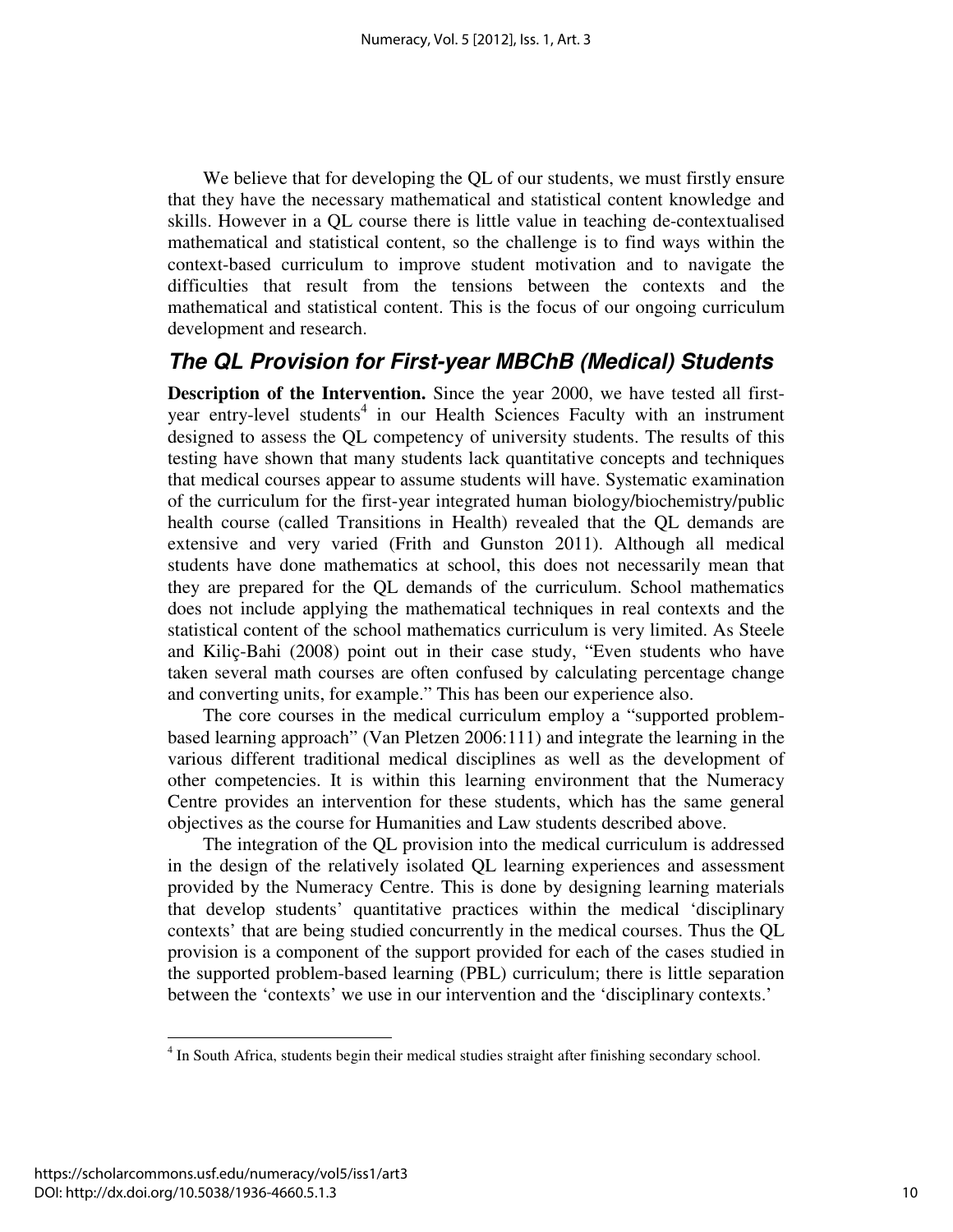In practice the QL provision consists mainly of learning materials (worksheets that are a combination of resource materials, explanatory notes and exercises) for all first-year medical students, supported by compulsory weekly workshops for students identified by testing as needing assistance with completing the worksheets. In line with the conception of QL as social practice, the exercises in these worksheets make quite heavy demands on students' ability to comprehend and write academic language used to express quantitative concepts. An example extracted from these materials is included in Appendix B.

#### **Table 2**

| Mathematical and statistical content                                                                                                                                                                                                           | Some contexts used                                                                                                                   | <b>Examples of thinking/behaviour</b><br>required                                                                                                                                                                               |
|------------------------------------------------------------------------------------------------------------------------------------------------------------------------------------------------------------------------------------------------|--------------------------------------------------------------------------------------------------------------------------------------|---------------------------------------------------------------------------------------------------------------------------------------------------------------------------------------------------------------------------------|
| Ratios, direct proportion, percentages.                                                                                                                                                                                                        | Birth rates.                                                                                                                         | Appreciate the distinction between<br>relative proportions and absolute<br>quantities.                                                                                                                                          |
| Percentage change.                                                                                                                                                                                                                             | Birth rates.<br>Cost of medicine.                                                                                                    | Appreciate the distinction between<br>relative change and absolute change.                                                                                                                                                      |
| Indirect proportion.                                                                                                                                                                                                                           | Solutions (dilution).                                                                                                                | Understand inverse relationships.                                                                                                                                                                                               |
| Significant figures and precision in<br>measurement.                                                                                                                                                                                           | BMI.<br>Various measurements.                                                                                                        | Develop a feel for the connection<br>between variability and error in<br>measurements.                                                                                                                                          |
| Logarithms and logarithmic scales.                                                                                                                                                                                                             | Hearing, pH.                                                                                                                         | Think in terms of orders of magnitude.                                                                                                                                                                                          |
| Exponential change.                                                                                                                                                                                                                            | Population growth.                                                                                                                   | Understand the idea of changes in rates<br>of change.<br>Transfer ideas to unfamiliar contexts.                                                                                                                                 |
| Representing frequency distributions:<br>Frequency tables<br>Percentage frequencies and cumulative<br>percentage frequencies.<br>Histograms and cumulative curves.<br>Box-and-whisker charts.                                                  | Body weights and heights,<br>BMI                                                                                                     | Analyse a data set to choose<br>appropriate intervals for grouping of<br>data<br>Reason with inequalities<br>Translate between different<br>representations                                                                     |
| Descriptive statistics:<br>Percentiles (including median, quartiles) of a<br>distribution.<br>Statistical measures for central tendency (mean<br>and median) and for spread (range,<br>interquartile range).                                   | Body weights and heights,<br>BMI.<br>Risk-taking behaviour.                                                                          | Make conceptual links between<br>different representations of same<br>concepts.<br>Generalise ideas from specific cases.                                                                                                        |
| Graphs and functions:<br>Growth charts<br>Different representations: verbal, tabular and<br>graphical.<br>Rate of change - steepness of a graph at a<br>point.<br>Graphs of a variable and graphs showing the<br>rate of change of a variable. | Growth charts: Body<br>weights and heights, BMI.<br>Enzymes and reaction rates.<br>Oxygen saturation curves.<br>Growth of a culture. | Make connections between data<br>distributions and changes over time.<br>Interpret shapes of graphs in terms of<br>differences in rates of change.<br>Make connections between quantities<br>and rates of change of quantities. |

| -------                                                                                |  |
|----------------------------------------------------------------------------------------|--|
| <b>Summary of the Quantitative Literacy Curriculum for the First Semester of MBChB</b> |  |

The integrated Lifecycle course which is the core of the first-semester medical curriculum, deals with normal human development throughout the lifespan. At the same time, the students complete physics and chemistry courses. The QL, although tied to the structure of the Lifecycle course and assessed in the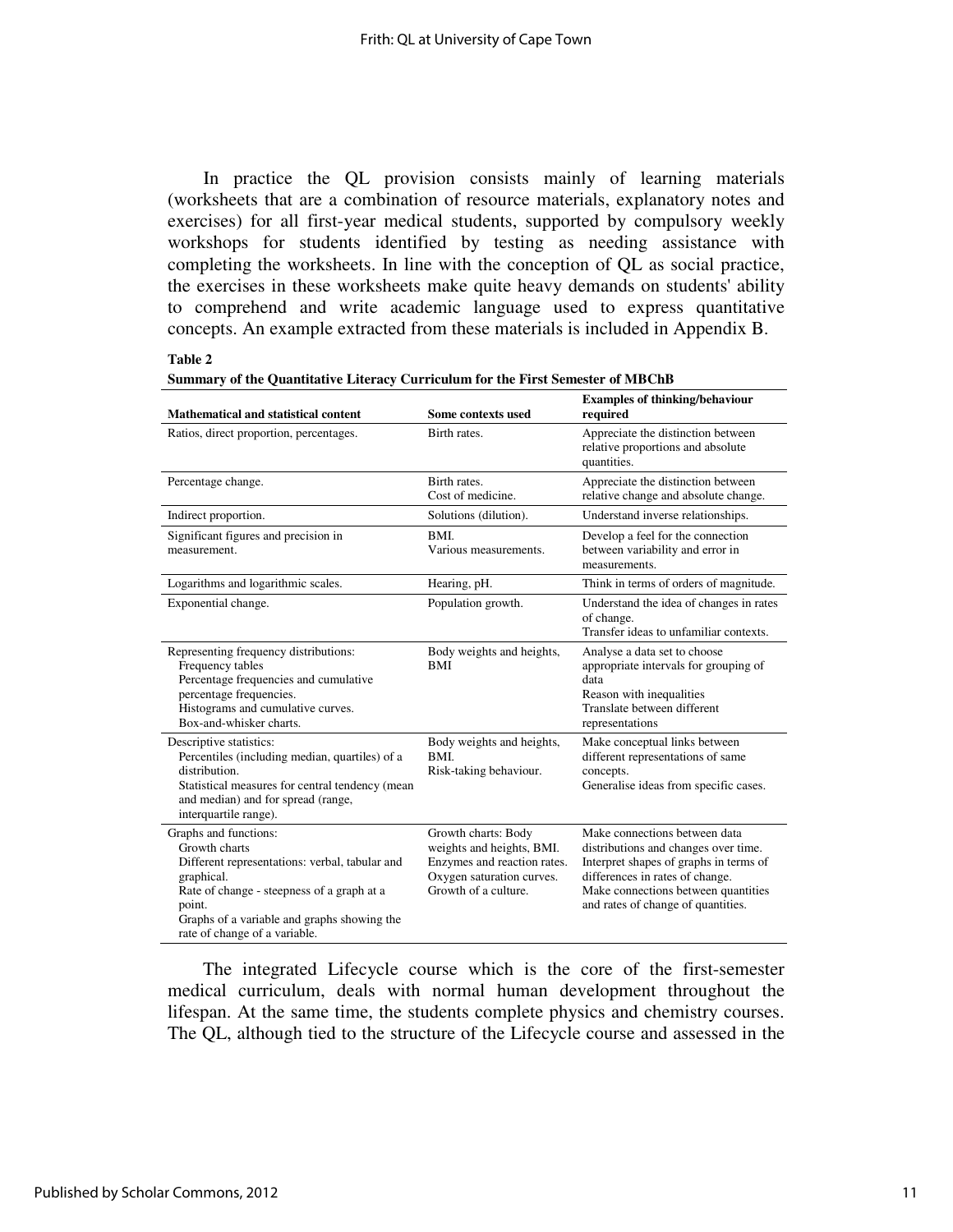tests for this course, also includes some material designed to support the learning in chemistry and physics. In a similar manner, the QL for the second semester is associated with the integrated Transitions in Health course. Most of the QL material in the second-semester intervention, which includes a substantial series of spreadsheet-based computer learning materials, is closely integrated with the public health component of this course.

#### **Table 3**

| <b>Mathematical and statistical</b><br>content                                                                                                                              | Some contexts used                                                                                                                       | <b>Examples of thinking/behaviour required</b>                                                                                                                                                                                                                                |
|-----------------------------------------------------------------------------------------------------------------------------------------------------------------------------|------------------------------------------------------------------------------------------------------------------------------------------|-------------------------------------------------------------------------------------------------------------------------------------------------------------------------------------------------------------------------------------------------------------------------------|
| Ratios, direct proportion,<br>percentages.                                                                                                                                  | Epidemiology: incidence and<br>prevalence of disease: HIV, burns,<br>diarrhoea, TB.<br>Infant mortality rates.<br>Risk-taking behaviour. | Apply the definitions of measures of extent of<br>disease in context.                                                                                                                                                                                                         |
| Percentage change.                                                                                                                                                          | TB data.                                                                                                                                 | Appreciate the distinction between relative<br>change and absolute change.                                                                                                                                                                                                    |
| Data represented in text, tables<br>and charts (bar charts, stacked<br>bar charts. line charts).                                                                            | Infant mortality rates.<br>Incidence and prevalence of disease:<br>HIV, burns, diarrhoea, TB.<br>Risk-taking behaviour.                  | Analyse information about data critically and<br>with understanding.<br>Integrate knowledge of ratios with knowledge<br>of data representations.<br>Make comparisons and recognise trends.<br>Express quantitative information graphically,<br>in tables and in clear English |
| Probability, measures of<br>association:<br>Proportions in data as estimates<br>of probability.<br>Risk ratio and odds ratio                                                | Hypertension.<br>Heart disease.                                                                                                          | Communicate the meaning of the value of a<br>measure of association as a result of a study.                                                                                                                                                                                   |
| Sampling.<br>Different types of study design:<br>cross-sectional, case-control,<br>cohort and experimental.                                                                 | Hypertension.<br>Heart disease.<br>Risk-taking behaviour.                                                                                | Appreciate the effects of sampling on the<br>reliability of results.<br>Analyse a description of a study.                                                                                                                                                                     |
| Confidence intervals.<br>Relationship between a<br>confidence interval of a sample<br>statistic and the corresponding<br>population parameter (e.g.<br>means, proportions). | Risk-taking behaviour.                                                                                                                   | Understand the difference between a<br>population distribution and a sampling<br>distribution.<br>Communicate the meaning of a confidence<br>interval.                                                                                                                        |
| Hypothesis testing and p-<br>values.<br>p-value in the context of<br>reported results of studies.                                                                           | Interpersonal violence. Risk-taking<br>behavior.                                                                                         | Appreciate the concepts of statistical<br>significance.                                                                                                                                                                                                                       |
| Correlation and concept of best-<br>fit line:                                                                                                                               | Exercise and fitness.<br>Infant mortality rates.<br>Diarrhoea.                                                                           | Appreciate the difference between correlation<br>and causation.<br>Interpret the degree of scatter of points and/or<br>value of correlation coefficient in terms of a<br>rough description of degree of association.                                                          |

**Summary of the Quantitative Literacy Curriculum for the Second Semester of MBChB** 

Tables 2 and 3 present a summary of the QL curriculum in the first and second semesters respectively. Unlike the intervention itself, this summary is structured around the main mathematical and statistical content so as to expose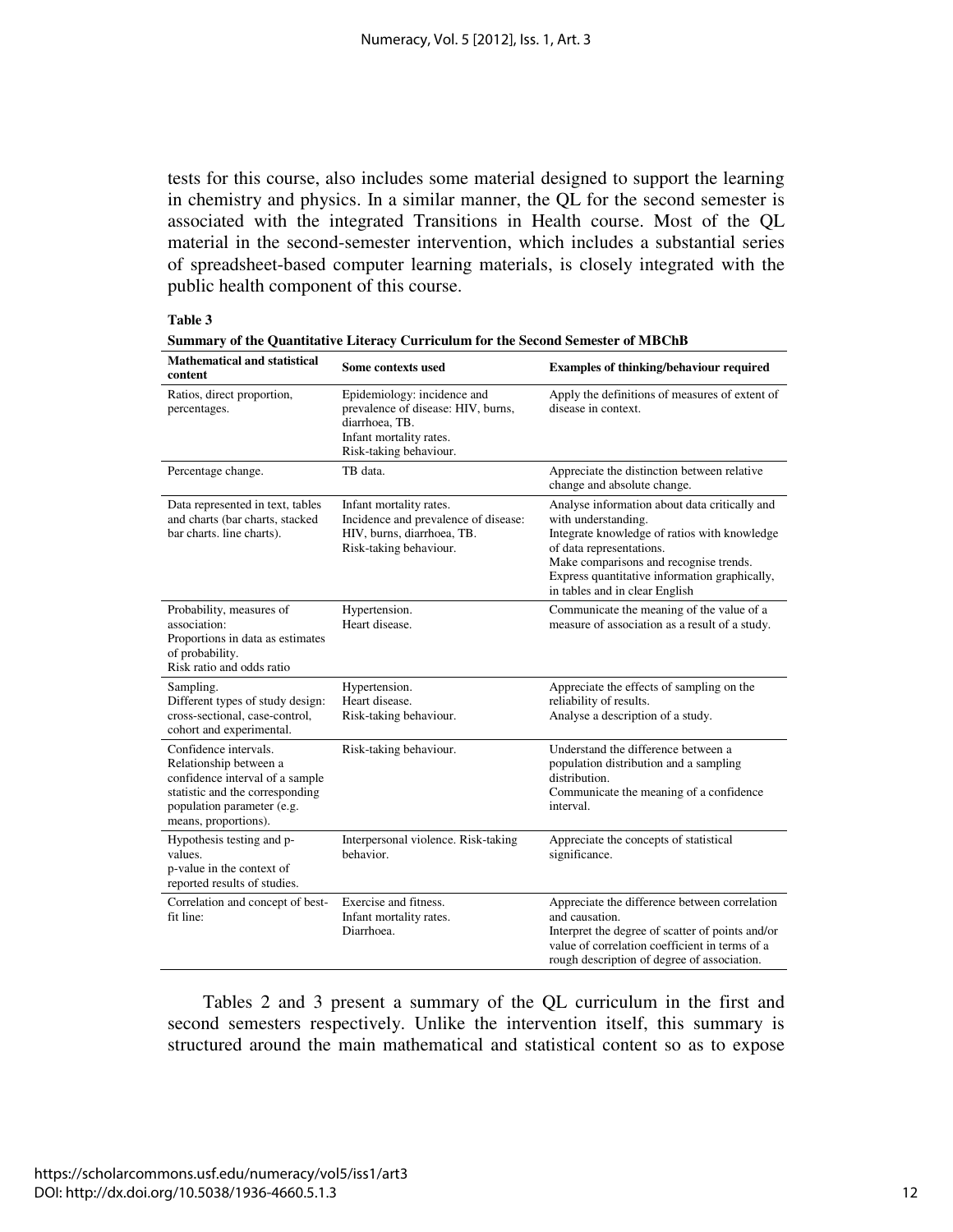the concepts we have identified as most necessary to enable a first-year medical student to understand the medical contexts in the first year and to prepare for subsequent years. The last column lists examples of some of the higher-order thinking and behaviour that we try to develop in our intervention.

**Challenges in the QL for MBChB Intervention.** It is desirable to aim to integrate the QL provision into the students' experience of the contexts studied in the medical curriculum. Ideally this could be done by ensuring that the lecturers of the medical courses are fully aware of the quantitative demands made by their curricula and the likely difficulties that students could experience with them, as well as knowing how to address these difficulties within their courses. For various reasons (historical, political, structural and practical), we cannot insist on this model, although we do work where we can with the lecturers in some of the medical courses to help them understand the QL demands of their curriculum. These considerations have led to the QL intervention for the students in our case being provided by the Numeracy Centre staff in specifically scheduled classes and with only partially integrated assessment.

In the teaching of these workshops we experience few of the difficulties relating to tensions between content and context (as described above for the Law and Humanities course). This is presumably partly because the contexts used for the QL materials are mostly the same ones currently being studied by the students in their PBL cases, which improves student motivation. There are, however, always some students who are resistant to attending the QL workshops and completing the computer-based learning materials. The MBChB curriculum is very fast-paced and demanding and this leads to a number of students applying strategic study techniques, which involve deciding that they can afford not to engage with the QL materials. This would not be possible in a curriculum where the QL development was fully integrated.

The results of the evaluation of the opinions of those students who are obliged to attend the workshops reveal that students' responses to the QL intervention are generally positive. However, the answers to open-ended questions show that many students value the workshops as an efficient way to prepare for assessments rather more than for providing understanding that supports their learning in the medical contexts.

The comparison of the results at the end of the year for the students who attended workshops in the second semester (workshop students) with those who did not (non-workshop students) provides evidence that the workshops are indeed effective in terms of improving students' performance on the assessment questions. An example from 2009 is shown in Figure 2.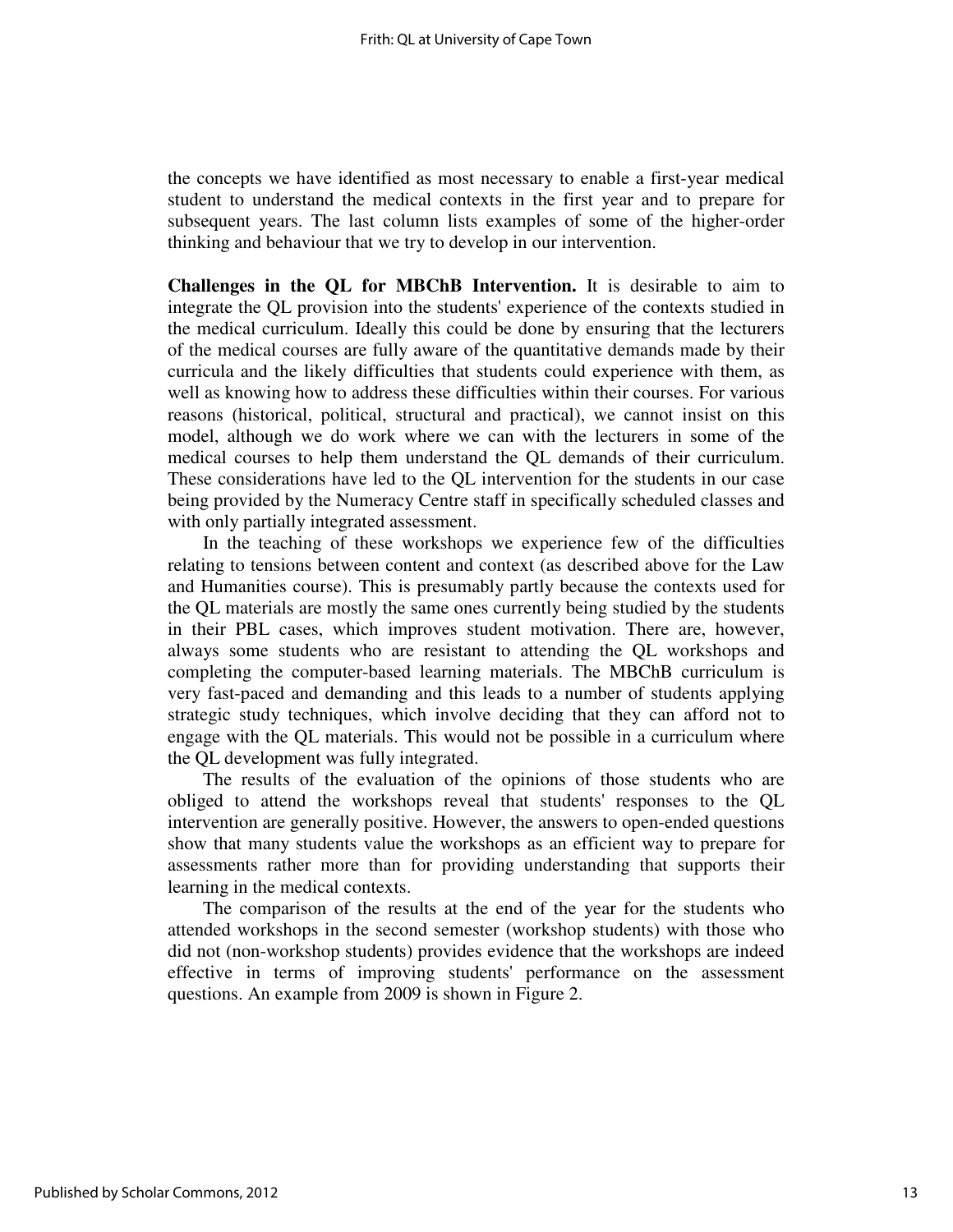

**Figure 2**. Distributions of Changes in Aggregate Marks between First and Second Semesters for QL Assessment Questions in 2009. Students who attended workshops had a smaller decrease in percentage points between the first and second semesters

This chart shows the distributions of the change between the aggregate marks for the quantitative literacy assessment questions in the first and the second semesters for the two groups, those who attended workshops in the second semester (mean change −10%) and those who did not (mean change −21%). These reductions in marks for QL questions (although they might seem to suggest that our intervention has a negative effect on students' QL ability) in fact result from the increase in the level of difficulty of the QL in the second-semester course. The difference between the means of the two distributions is statistically significant at the level above 99% (using a *t*-test). It is clear that there is a tendency for the non-workshop students to suffer a reduction in performance to a greater extent than the workshop students.

The pragmatic focus of the students on preparation for assessments leaves open the question of whether our partially integrated intervention is successfully contributing to the development of students' quantitative practices in the medical disciplines. One challenge is to find ways to evaluate whether students successfully transfer what they learn from the QL materials and workshops to their other courses in their first year and to courses in later years.

# **Concluding Reflections**

My argument is that the theoretical understanding of the nature of QL as practice in context dictates that the best kind of intervention for developing students' QL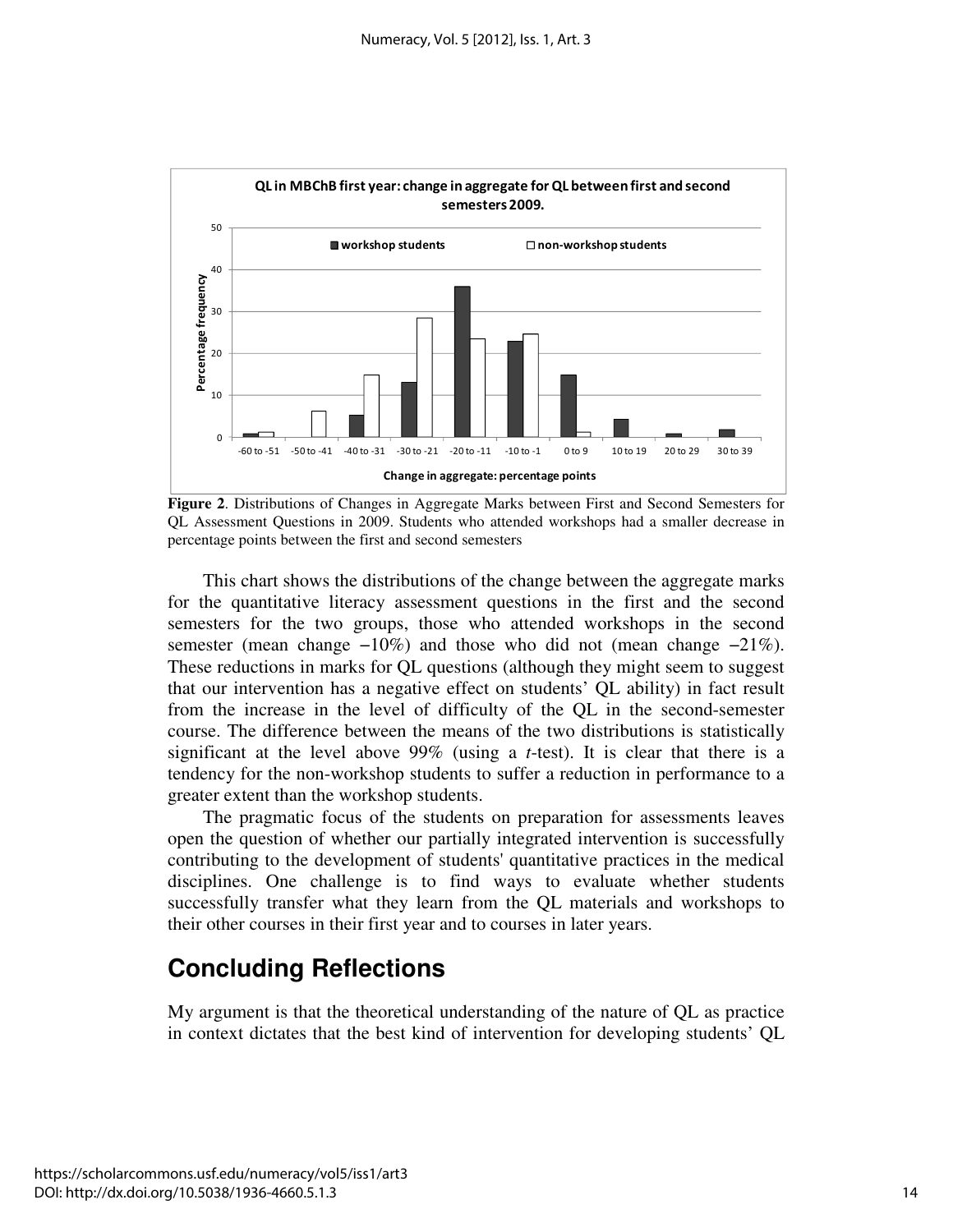would be to work with disciplinary lecturers to ensure that they develop the students' QL practices in the context of the learning of the disciplines. It is easy to see that this 'ideal' situation is not likely to be achievable in all cases.

Even though the need to develop students' QL is recognized at the level of policy at our university, it is not universally acknowledged by disciplinary lecturers and curriculum designers across the university. Since the Numeracy Centre has the goal of promoting QL development, we welcome opportunities to intervene in the curriculum, even if they do not promise a structure that is ideal in terms of our theoretical understanding of QL. Two such interventions have been described in this article. At the same time, we actively advocate the idea of integration of QL provision into curricula and take advantage of those opportunities that arise to work with lecturers in an integrated way, and thus improve the alignment between our conceptualisation of QL and our educational practice.

Our experience of such integrated interventions is that they also present challenges, the major one being that a great deal of time is required for such work (by both the disciplinary lecturers and ourselves). Lecturers who are enthusiastic about collaboration often become less so when they realize how much time will be involved in becoming more knowledgeable about QL and in assisting the Numeracy Centre lecturers in becoming more knowledgeable about their discipline. Beside this consideration, collaborative materials development is bound to be more time-consuming than working by oneself. It is not surprising therefore that many would prefer to give us some time with the students to address their QL development in whatever way we prefer. This is particularly the case if the disciplinary lecturers feel themselves to be inadequate in terms of their own QL or feel threatened by exposure of their perceived inadequacy to quantitative literacy 'experts.'

Our theoretical view of the nature of QL not only stresses the idea of QL as practice, but also emphasizes the importance of communication of quantitative information and ideas as part of that practice. As we become more familiar with the literature dealing with academic literacy development and continue to reflect on the successes and challenges of our work we are becoming more and more aware of the inescapable overlap between the development of students' QL and their language development. Where before we might have thought that students were just not paying attention in class, or not working hard enough, we now realise that our not having paid sufficient attention to language and academic literacy development issues may in fact be behind some of the students' difficulties. For example, we require students to describe and compare trends revealed by charts, but particularly for second-language students, we think we probably have not been making our implicit expectations of an adequate answer explicit enough. Dingman and Madison (2010) point out that it is necessary to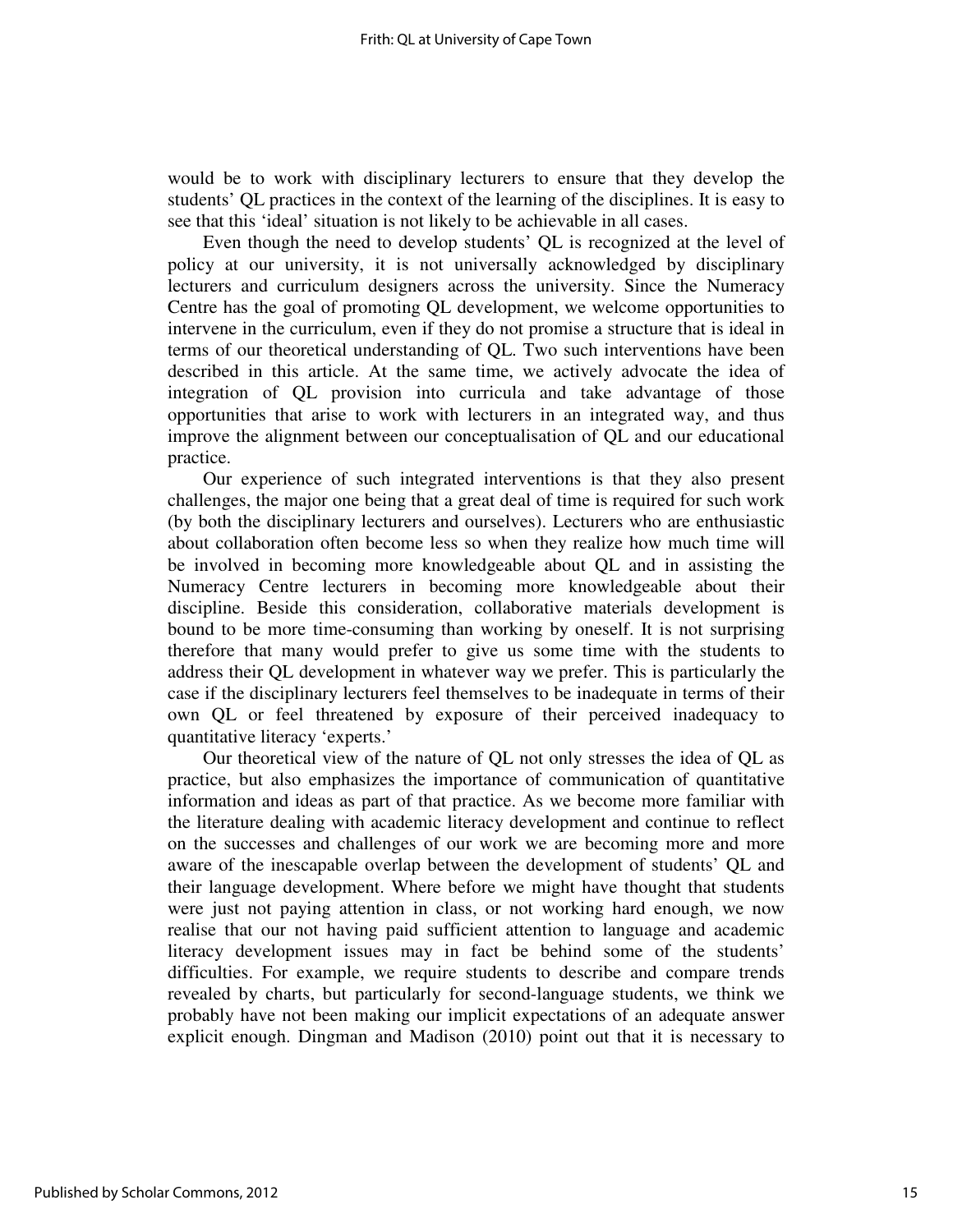help students to identify language cues in problem statements, and we are increasingly aware of this requirement. As a result we believe we should play a more active role in the development of students' appropriate use of language in academic writing and in their ability to read text in which quantitative information is embedded. This is an area where we need to achieve more integration and engage in collaborative teaching and curriculum development particularly with language development colleagues. This should assist students in developing the necessary reading and writing competencies for understanding and expressing quantitative information and concepts in context.

The two first-year interventions of the Numeracy Centre which are described in this article deviate from the 'ideal' degree of integration to different extents, and in both cases the challenge of some students' lack of motivation arises, although less so in the more integrated medical intervention. This problem of students' lacking motivation is in my opinion likely to be inherent in this kind of 'foundation' provision, as students experience only the foundations and do not yet know what structures are to be built upon them. We have evidence from surveys of past Humanities students that many of them grew to appreciate the value of the QL course later in their programmes, but it remains a challenge to find ways to motivate students in the course on the basis of promises of future relevance. In the words of Madison and Steen (2009, p. 11) "You have to work at finding something that students are interested in."

In our experience the medical students are more positive in general about the value of the QL intervention in medicine than the Humanities and Law students are about their course, which is probably because the contexts used in the medical intervention are the ones being studied concurrently in the courses in medicine. This supports the assertion that student motivation to engage with a contextdriven curriculum is very dependent on their interest in and perception of the relevance of the contexts used. It also provides further argument in favour of integrating QL provision into the disciplinary curriculum wherever possible, especially into the subsequent years of study where the need for QL can often be seen to be more relevant. However in practice this is often not possible and more or less 'stand-alone' QL interventions are the pragmatic alternatives. Some of the major curriculum challenges in designing such interventions are finding suitable contexts and convincing the students of their relevance.

### **Acknowledgements**

I am grateful to my colleagues in the Numeracy Centre whose work and ideas have contributed to this article. I also thank my colleagues in the Health Sciences Faculty who have provided opportunities for our work and in the Language Development Unit who have contributed to our thinking.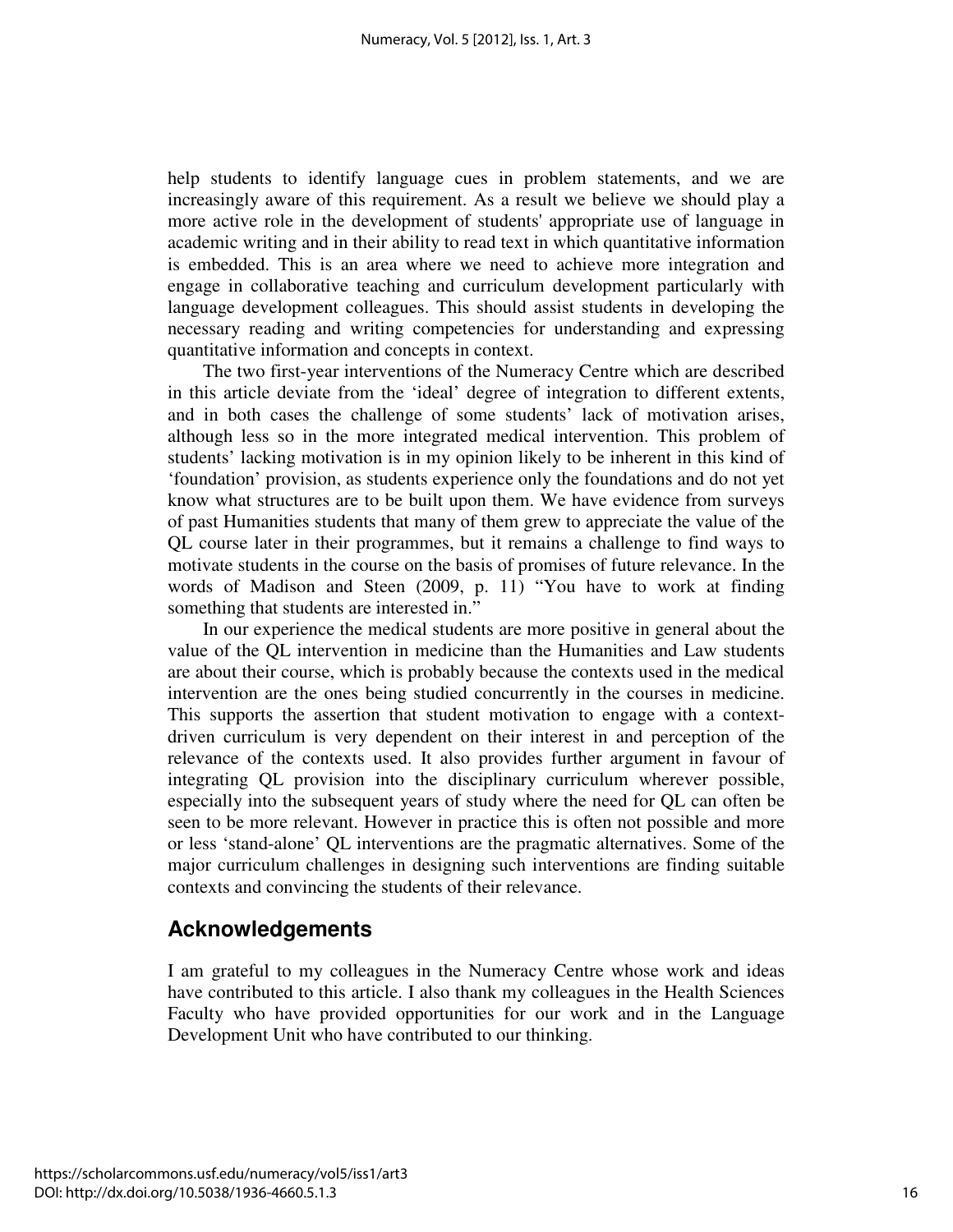- Ashwin, P. 2009. *Analysing teaching-learning interactions in higher education*. London: Continuum.
- Bernstein, B. 1990. *The structuring of pedagogic discourse. Volume IV. Class, codes and control*. London: Routledge.
	- ——— 2000. *Pedagogy, symbolic control and identity*. Boston: Rowman & Littlefield.
- Dingman, S.W. and B.L. Madison. 2010. Quantitative reasoning in the contemporary world, 1: The course and its challenges. *Numeracy*. 3 (2) http://dx.doi.org/10.5038/1936-4660.3.2.4
- Frith, V. and G. Gunston. 2011.Towards understanding the quantitative literacy demands of a first-year medical curriculum. *African Journal of Health Professions Education*. 3 (1): 19–23. http://www.ajhpe.org.za/index.php/ ajhpe/article/viewFile/120/40 (accessed 6 July, 2011).
- Frith, V. and R. N. Prince. 2006. Quantitative literacy. In *Access and entry-level benchmarks: the National Benchmark Tests Project*, ed. H. Griesel, 28–34; 47-54. Pretoria: Higher Education South Africa. http://www.heenrol.ac.za/nishe/Access&entrylevelMay2006.pdf (accessed 6 July, 2011).
- ———. 2009. A framework for understanding the quantitative literacy demands of higher education. *South African Journal of Higher Education*, 23 (1): 83– 97.
- Frith, V., K. Le Roux, P. Lloyd, J. Jaftha, D. Mhakure and S. Rughubar-Reddy. 2010. Tensions between context and content in a quantitative literacy course at university. In Proceedings of the sixth mathematics education and society conference (MES6), ed. U. Gellert, E. Jablonka and C. Morgan, 230–240. Berlin: Freie Universität Berlin. http://www.ewi-psy.fuberlin.de/en/v/mes6/documents/research\_papers/Frith\_et\_al\_MES6.pdf?128 6354774 (accessed 18 July, 2011).
- Gal, I. 2005. Statistical literacy: Meanings, components, responsibilities. In *The challenge of developing statistical literacy, reasoning and thinking*, ed. D. Ben-Zvi and J. Garfield, 47–78. New York: Kluwer. http://dx.doi.org/ 10.1007/1-4020.2278-6\_3

———, M. van Groenestijn, M. Manly, M. J. Schmitt and D. Tout. 2005. Adult numeracy and its assessment in the ALL Survey: A conceptual framework and pilot results. In *Measuring adult literacy and life skills: New frameworks for assessment*, ed. T. Scott Murray, Y. Clermont and M. Binkley, 137–191. Ottawa: Statistics Canada. http://www.statcan.gc.ca/pub/89-552-m/89-552 m2005013-eng.pdf (accessed 6 July, 2011).

Gee, J. 1990. *Social linguistics and literacies: Ideology in Discourses*. Basingstoke: The Falmer Press.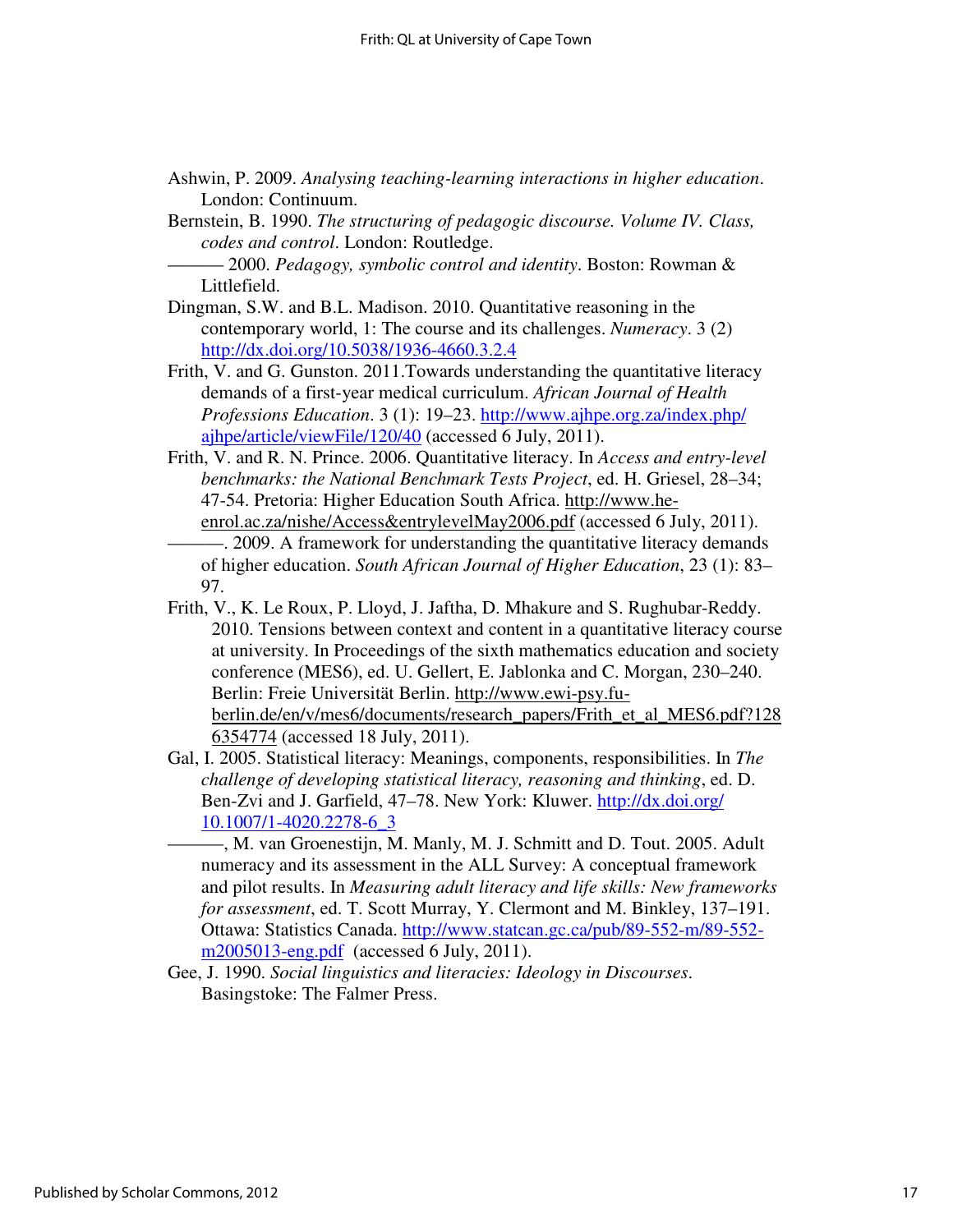- Jacobs, C. 2007. Mainstreaming academic literacy teaching: Implications for how academic development understands its work in higher education. *South African Journal of Higher Education*, 21 (7): 870–881.
- Kelly, S., B. Johnston and M. Baynham. 2007. The concept of numeracy as social practice. In *The adult numeracy handbook: Reframing adult numeracy in Australia,* ed. S. Kelly, B. Johnston and K. Yasukawa, 35–49. Sydney: NSW Adult Literacy and Numeracy Australian Research Consortium.
- Lerman, S. and R. Zevenbergen. 2004. The socio-political context of the mathematics classroom. In *Researching the socio-political dimensions of mathematics education: Issues of power in theory and methodology*, ed. P. Valero and R. Zevenbergen, 27–42. Dordrecht: Kluwer Academic Publishers. http://dx.doi.org/10.1007/1-4020-7914-1\_4
- Madison, B.L. and L.A. Steen. 2009. Confronting challenges, overcoming obstacles: A conversation about quantitative literacy. *Numeracy*. 2 (1) http://dx.doi.org/10.5038/1936-4660.2.1.2 (accessed 10 October, 2011).
- McKenna, S. 2009. Cracking the code of academic literacy: An ideological task. In *Beyond the university gates: Provision of extended curriculum programmes in South Africa. Proceedings of the January 2009 Rhodes University Foundation Seminar,* ed. C. Hutchins and J. Garraway, 11–28. Grahamstown: Rhodes University. http://www0.sun.ac.za/heltasa/file.php/1/Foundation/Rhodes\_Foundation\_Se minar\_book\_final.pdf (accessed 6 July, 2011).
- Mosenthal, P.B. 1996. Understanding the strategies of document literacy and their conditions of use. *Journal of Educational Psychology*, 88 (2): 314–332. http://dx.doi.org/10.1037/0022-0663.88.2.314
- Roth, W., L. Pozzer-Ardenghi and J. Y. Han. 2005. *Critical graphicacy: Understanding visual representation practices in school science*. Dordrecht: Springer.
- Scott, I., N. Yeld and J. Hendry. 2007. *Higher Education Monitor No. 6: A case for improving teaching and learning in South African higher education*. Pretoria: The Council on Higher Education. http://www.che.ac.za/documents/ d000155/HE\_Monitor\_6\_ITLS\_Oct2007.pdf (accessed 6 July, 2011).
- Steele, B. and S. Kiliç-Bahi. 2008. Quantitative literacy across the curriculum: a case study. *Numeracy*. 1 (2) http://dx.doi.org/10.5038/1936-4660.1.2.3
- Street, B. 2005. Applying New Literacy Studies to numeracy as social practice. In *Urban literacy: Communication, identity and learning in development contexts,* ed. A. Rogers, 87–96. Hamburg: UNESCO Institute for Education. ———. and D. Baker. 2006. So, what about multimodal numeracies? In *Travel notes from the New Literacy Studies*, ed. K. Pahl and J. Rowsell, 219–233. Clevedon: Multilingual Matters Ltd.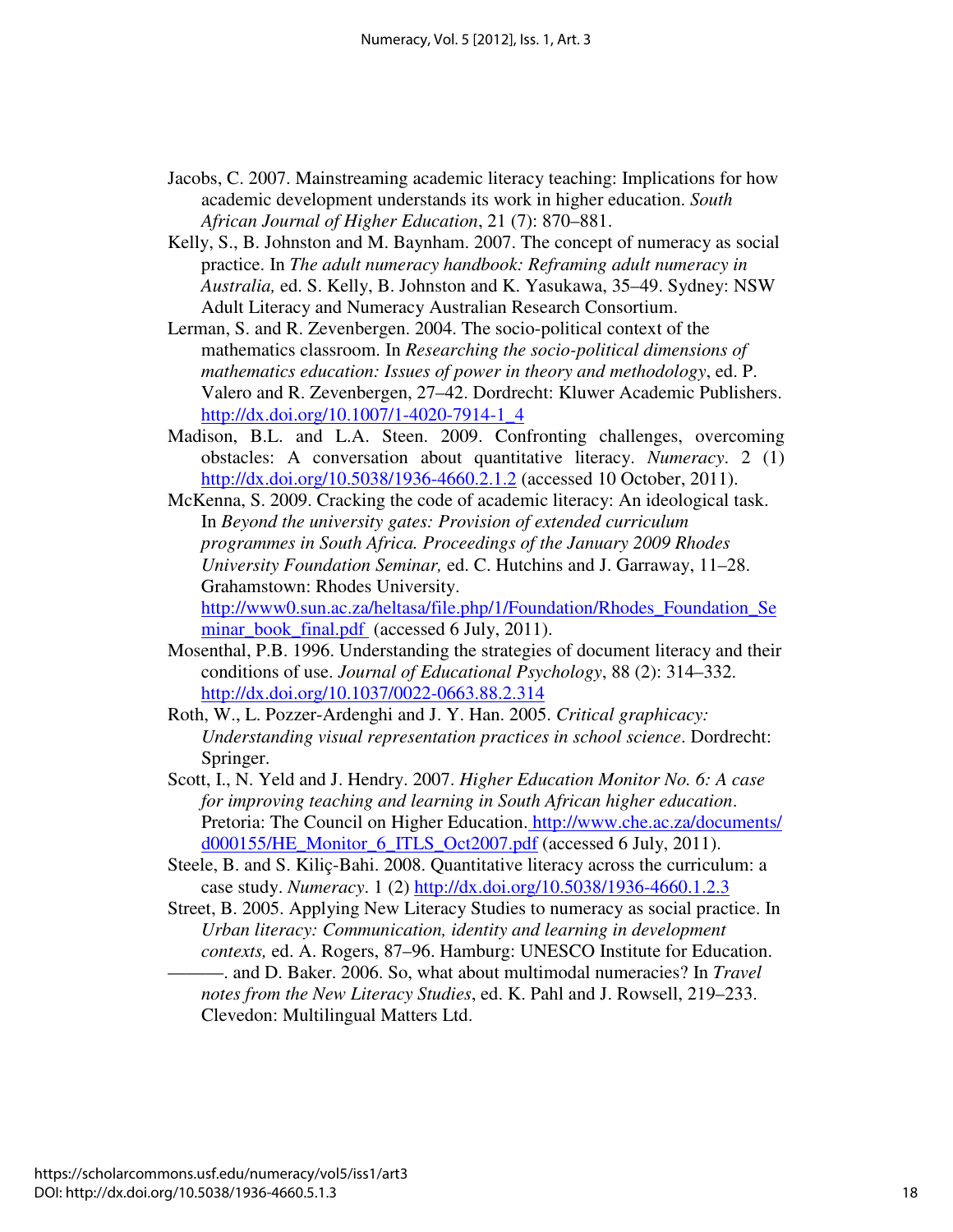- Van Pletzen, E. 2006. A body of reading: making 'visible' the reading experiences of first-year medical students. In *Academic literacy and the languages of change,* ed. L. Thesen and E. van Pletzen, 204–129. London: Continuum.
- Venkat, H., L. Bowie and M. Graven. 2009. Positions and purposes for contextualisation in mathematics education in South Africa. *African Journal of Research in Mathematics Science and Technology Education Special Issue 2009*: 81–95.
- Yeld, N. 2009. The National Benchmark Tests Project: Addressing student educational needs in the tertiary education system. In *Recession and recovery,* ed. J. Hofmeyer, 76–83. Cape Town: Institute for Justice and Reconciliation. http://www.ijr.org.za/publications/pdfs/IJR\_TA\_Chapter3.pdf (accessed 6 July, 2011).
- Zevenbergen, R, P. Sullivan and J. Mousley. 2002. Contexts in mathematics education: Help? Hindrance? For whom? In *Proceedings of the third mathematics education and society conference (MES3)*, ed. P Valero and O Skavsmose, 1–9. Copenhagen: Centre for Research in Learning Mathematics. http://mes3.learning.aau.dk/Papers/Zevenbergen\_et\_al.pdf (accessed 6 July, 2011).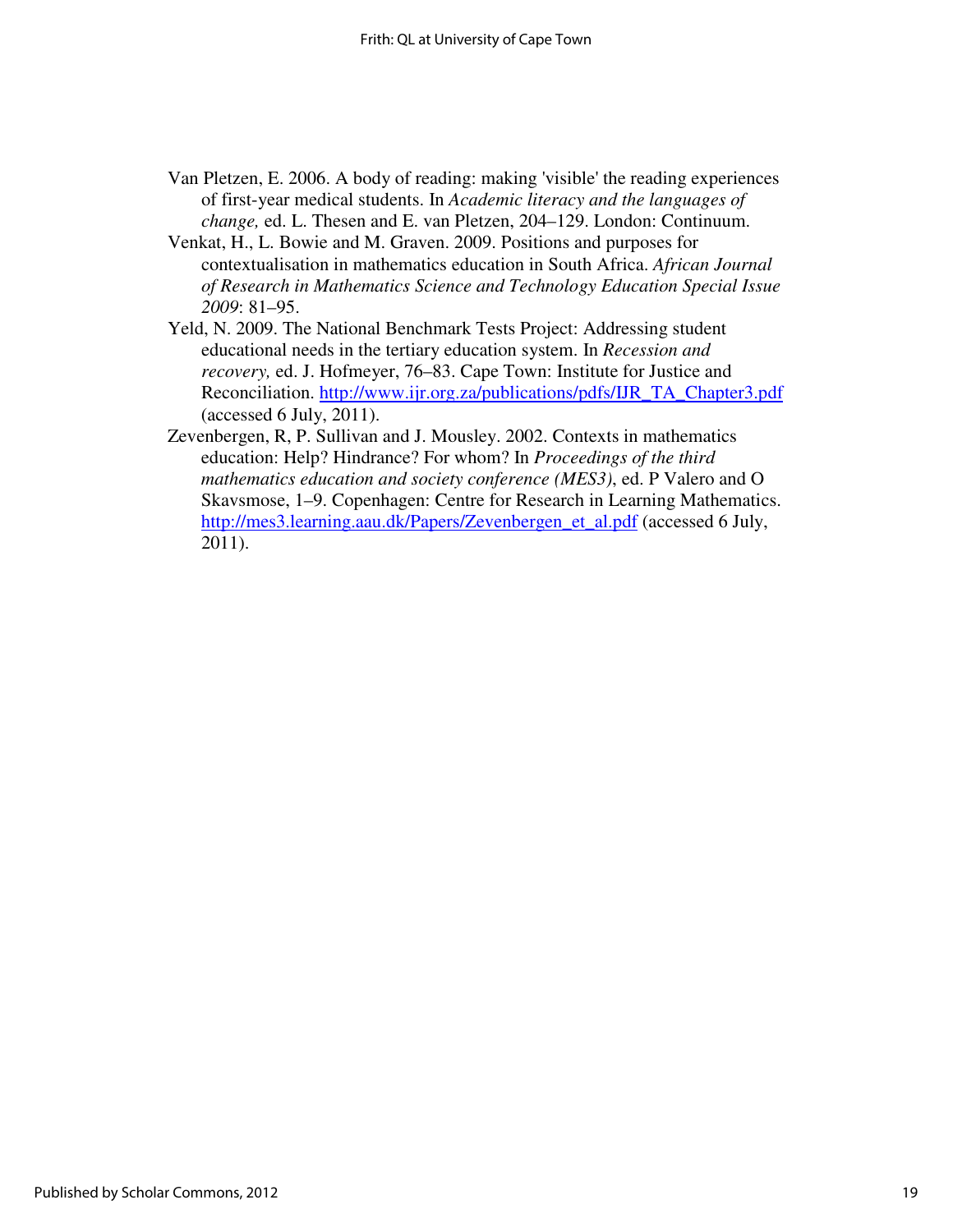# **Appendix A:**

## **Example of Extract from Learning Materials from QL Course for Law and Humanities Students**

## **Unit 4: Prisons in South Africa**

In this unit we will read extracts from a report about overcrowding of prisons in South Africa:

*Giffard, C and Muntingh, L. (2006) The Effect of sentencing on the size of the South African prison population. Open Society Foundation for South Africa, Newlands, SA* 

### **Activity 1:**

In this activity you will be looking at the many ways in which the mathematical idea of change can be described using language. The quantitative ideas

### encountered here include **absolute vs relative size**, **absolute vs relative change**, **rate of change**, **graphical representation**.

Read the following extract from the beginning of the report and then answer the questions below.

### Executive Summary

South Africa has a serious prison overcrowding problem. The total number of prisoners has grown steadily and dramatically over the last 11 years. The cause of the increase has changed during this time. Between 1995 and 2000, the major reason that the prison population was rising was the massive increase in the number of unsentenced prisoners. After 2000, the number of unsentenced prisoners stabilised, and then began to decrease. But the prisoner population continued to grow, now as a result of an increase in the number of sentenced prisoners. This growth continues, despite the fact that the number of offenders sent to prison is decreasing. The bulk of this increase consists of prisoners serving long sentences. Thus, the rate of release of sentenced prisoners is slowing down.

Prisoners serving longer sentences make up an increasing proportion of the prisoner population. Mathematical projections show that the longer sentences are driving up the total prisoner population rapidly. These projections suggest that, if current trends are maintained, the growth in the number of long-term prisoners will increase the prison population to over 226 000 by 2015. Half of these will be prisoners serving sentences of between 10 and 20 years, 15% will be serving more than 20 years and about 90% will be serving sentences longer than 7 years.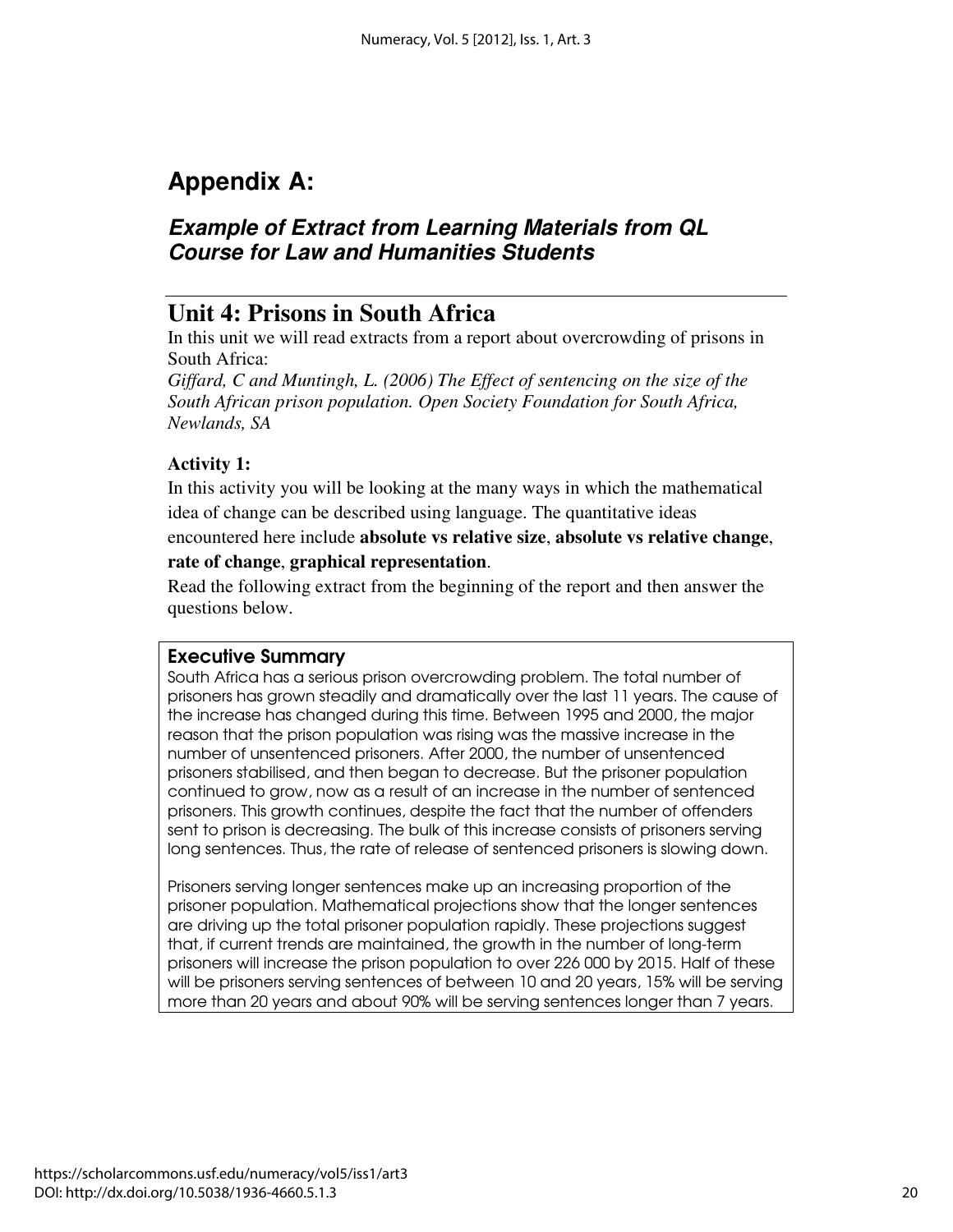1. The second paragraph starts with the statement: "Prisoners serving longer sentences make up an increasing proportion of the prisoner population". If you assume that you do not know anything else about the situation, which of the following conclusions is valid?

A. There are increasing numbers of prisoners with longer sentences

B. There are increasing numbers of prisoners in total

C. The fraction of the prison population that is serving longer sentences is increasing.

D. There are decreasing numbers of unsentenced prisoners and prisoners with shorter sentences.

E. The ratio of short-term prisoners to long-term prisoners is decreasing.

- 2. For each of the following statements from the text, choose **the three statements** that you think are most accurately expressing the same idea:
- a. "The total number of prisoners has grown steadily …."

A. The total number of prisoners has become more and more …

B. There has been a continuous increase in the total number of prisoners

…

C. The total number of prisoners has increased consistently ….

- D. The total number of prisoners has increased at a constant rate …
- E. There has been a fairly constant growth in the total number of prisoners …
- F. The total number of prisoners has grown faster and faster …

b. "The rate of release of sentenced prisoners is slowing down."

A. The number of sentenced prisoners who are being released each year is decreasing

- B. The prisons have stopped releasing sentenced prisoners.
- C. Fewer and fewer sentenced prisoners are being released each year
- D. The release rate for sentenced prisoners is negative
- E. The prisons are releasing sentenced prisoners at a decreasing rate.
- F. Fewer sentenced prisoners are being released.
- 3. Explain how it is possible that the prison population continues to grow even though the number of offenders admitted to prison is decreasing.
- 4. What is a "mathematical projection"?
- 5. What does it mean to say that "the longer sentences are driving up the total prisoner population rapidly"?
- 6. Using information in the last sentence, sketch a pie chart showing the projected composition of the prison population in 2015, broken down into four categories based on length of prison sentence.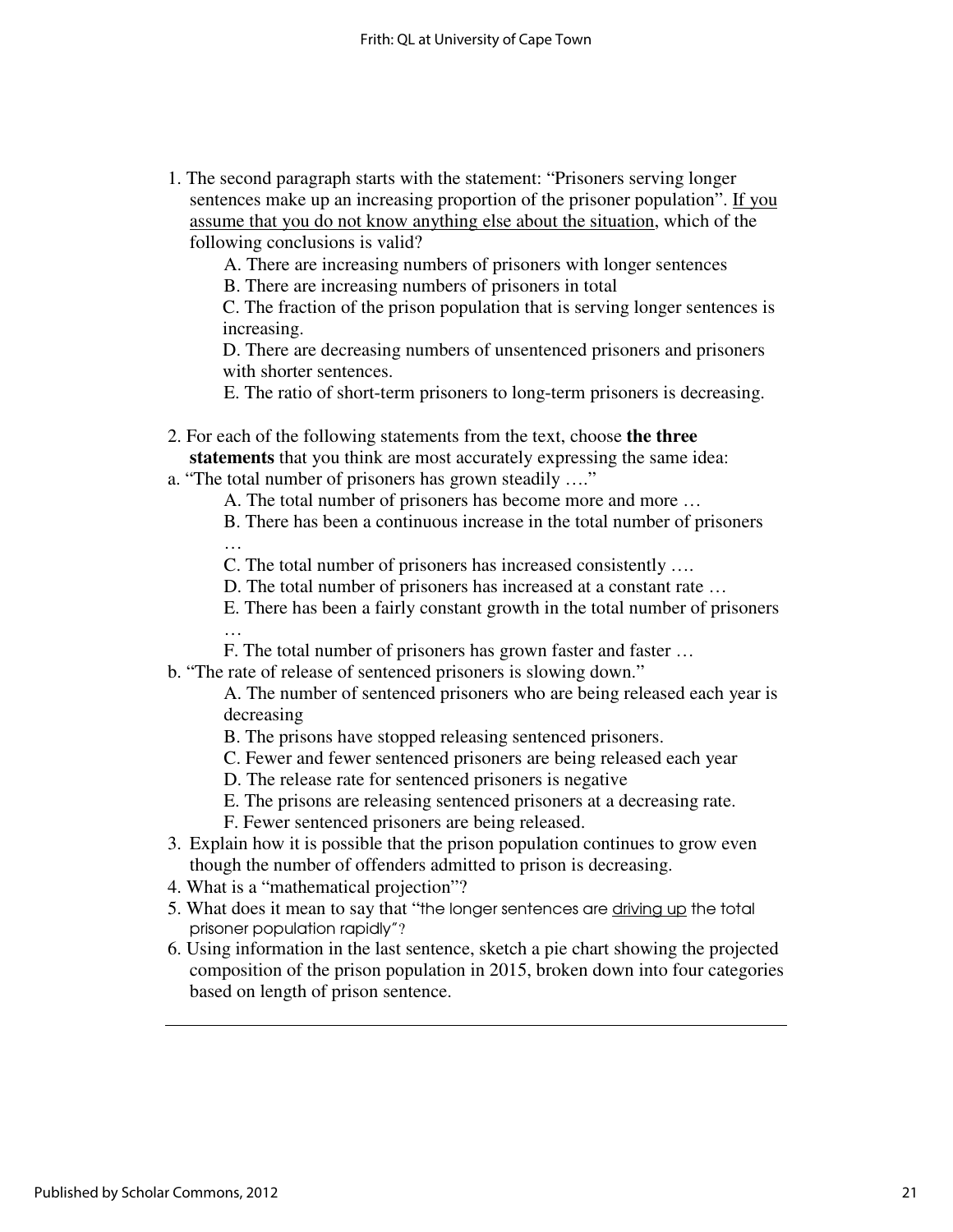# **Appendix B:**

## **Example of Extract from Learning Materials from QL Intervention for Medical Students.**

### **2. Incidence of TB in the Western Cape.**

Read the following extract from "Cape Town TB Control Progress Report 1997-2003" (Downloaded from the Health Systems Trust website at: http://www.hst.org.za/uploads/files/tb\_ct.pdf)

### "4.1.2 INCIDENCE RATE (CASE DETECTION RATE)

In spite of 66% increase in the total TB caseload over the past seven years, when population growth is accounted for, the TB incidence rate has only increased by 30% over this period, with a high of 678/100 000 population in 2003 (Table 2)"

| 1997-2003 |                         |                     |  |
|-----------|-------------------------|---------------------|--|
| Year      | New TB cases registered | Case-detection Rate |  |
|           | All TB                  | /100 000 population |  |
|           |                         | All TB              |  |
| 1997      | 13 870                  | 521                 |  |
| 1998      | 14970                   | 520                 |  |
| 1999      | 15769                   | 530                 |  |
| 2000      | 17 244                  | 562                 |  |
| 2001      | 18 361                  | 581                 |  |
| 2002      | 20 950                  | 638                 |  |
| 2003      | 22999                   | 678                 |  |

# Table 2: Incidence (Case detection) Rate

2.1 Verify that there was a "66% increase in the total TB caseload" over the period 1997 to 2003.

2.2 Why is the Incidence Rate in this case also called the "Case Detection rate"?

2.3 Explain how it is possible that the total number of cases increased by 66% while the Incidence Rate increased by "only" 30%.

2.4 Calculate the population at risk in each of the years 1997 and 2003. Use these values to get an estimate of the population growth of Cape Town between 1997 and 2003.

2.5 Plot an appropriate chart to illustrate how the number of all registered TB cases and the Incidence (Case Detection) Rate changed over the years 1997 to 2003. (A bar chart